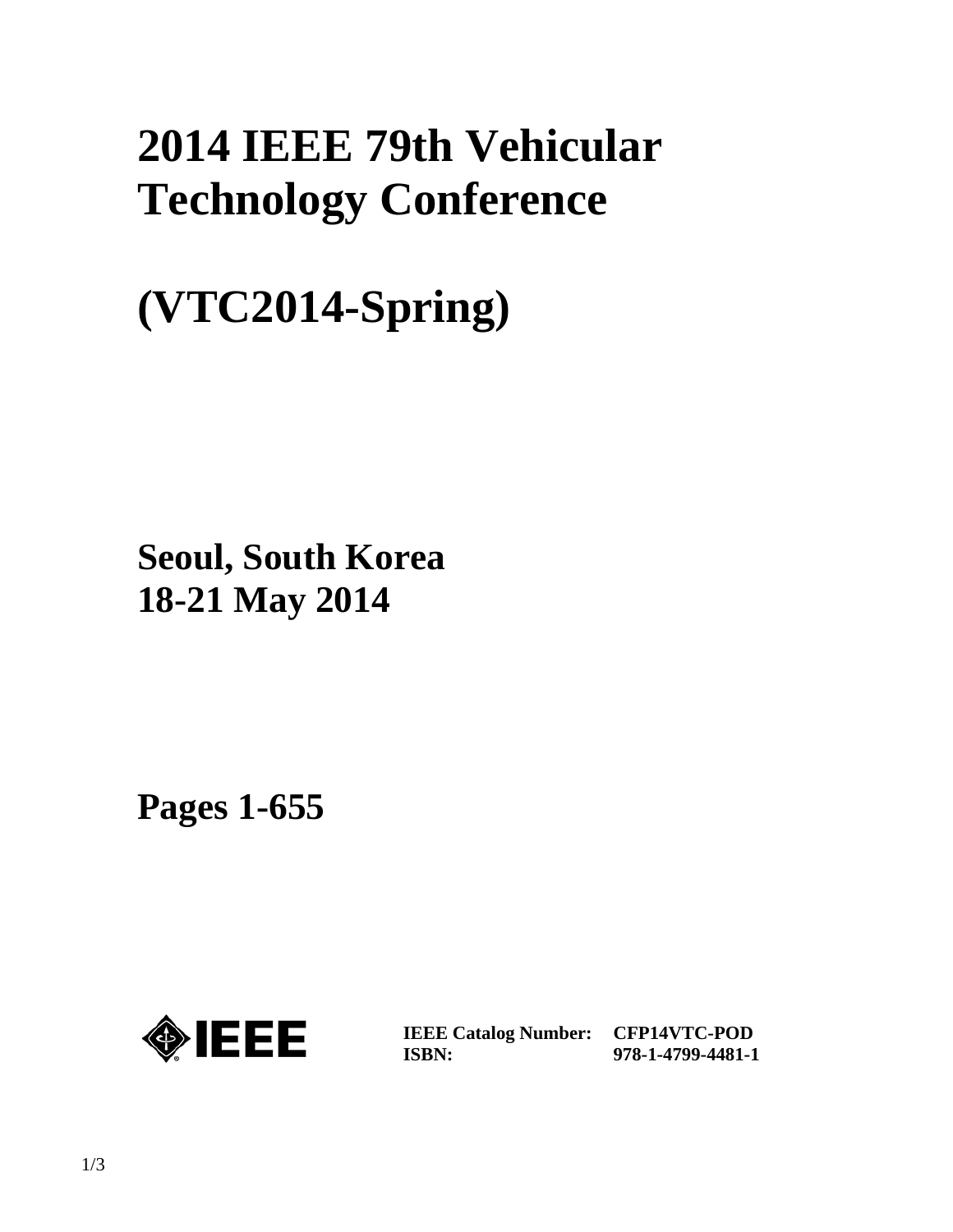### **TABLE OF CONTENTS**

#### **VOLUME 1**

| Zhe Chen, Dobroslav Tsonev, Harald Haas                                                                         |  |
|-----------------------------------------------------------------------------------------------------------------|--|
| Peng-Jui Tseng, Chia-Chen Hung, Yu-Hsiang Chuang, Kuo Kao, Wei-Hui Chen, Chih-Yi Chiang                         |  |
| A Dynamic Blocking Notification (BN) Scheme with Strategic Nodes for Wireless Ad Hoc Networks 11                |  |
| Wai Kheong Chong, Micheal Drieberg, Varun Jeoti                                                                 |  |
|                                                                                                                 |  |
| David J. Y. Lee, William C. Y. Lee                                                                              |  |
|                                                                                                                 |  |
| Rui Wang, Seun Sangodoyin, Andreas F. Molisch, Jiangzhong Zhang, Young-Han Nam, Juho Lee                        |  |
| Non-Unitary Matrix Based Differential Phase Control Codebook for Temporally Correlated                          |  |
|                                                                                                                 |  |
| Xun Li, Tao Yang, Wei Wang                                                                                      |  |
| Outage Performance for Cognitive Two-Way Relaying Networks with Underlay Spectrum Sharing31                     |  |
| Hao Hong, Limin Xiao, Yang Yan, Xibin Xu, Jing Wang                                                             |  |
|                                                                                                                 |  |
| Martin Hundebøll, Jeppe Ledet-Pedersen, Georg Sluyterman, Tatiana K. Madsen, Frank H. P. Fitzek                 |  |
|                                                                                                                 |  |
| Theodoros Mavridis, Luca Petrillo, Julien Sarrazin, Aziz Benlarbi-Delaï, Philippe De Doncker                    |  |
|                                                                                                                 |  |
| J. Hou, Q. Chen, X. Ren, S. Wong, C. Tse                                                                        |  |
| Analysis And Research Of Distance Transmission Characteristics Of Magnetic Resonance WPT                        |  |
|                                                                                                                 |  |
| C. Wenxian, C. Qianhong, H. Juntao, Z. Huijuan                                                                  |  |
|                                                                                                                 |  |
| Richard D. Roberts                                                                                              |  |
| SNR Analyses of the Multi-Spectral Light Channels for Optical Wireless LED Communications in                    |  |
| Ji-Hwan Lee, Sung-Yoon Jung                                                                                     |  |
|                                                                                                                 |  |
| Peng Ji, Hsin-Mu Tsai, Chao Wang, Fuqiang Liu                                                                   |  |
|                                                                                                                 |  |
| T. Zhang, J. Cao, Z. Zeng, D. Liu                                                                               |  |
|                                                                                                                 |  |
| M.-J. Shih, Y.-C. Pang, G.-Y. Lin, H.-Y. Wei, R. Vannithamby                                                    |  |
|                                                                                                                 |  |
| Y. Ko, Y. Jang                                                                                                  |  |
| A QoS-Aware Adaptive Access Point Sleeping In Relay Cellular Networks For Energy Efficiency 86                  |  |
| Y. Zhu, Z. Zeng, T. Zhang, D. Liu                                                                               |  |
|                                                                                                                 |  |
| T. Levanen, J. Talvitie, J. Pirskanen, M. Valkama                                                               |  |
|                                                                                                                 |  |
| M. Anand, N. Kumar                                                                                              |  |
| Risk Maps Generation For Road Accidents - The Application Architecture And Functionality  102                   |  |
| G. Bravo                                                                                                        |  |
|                                                                                                                 |  |
| P. Mogensen, K. Pajukoski, E. Tiirola, J. Vihriala, E. Lahetkangas, G. Berardinelli, F. Tavares, N. Mahmood, M. |  |
| Lauridsen, D. Catania, A. Cattoni                                                                               |  |
| <b>Energy-Efficient Channel Reusing For Device-To-Device Communications Underlying Cellular</b>                 |  |
| C. Yin, Y. Wang, W. Lin, X. Wang                                                                                |  |
| Achievable Performance Gains Using Movement Prediction And Advanced 3D System Modeling 118                      |  |
| A. Klein, A. Rauch, R. Sattiraju, H. Schotten                                                                   |  |
|                                                                                                                 |  |
| A. Valente, U. Montanaro, M. Tufo, A. Salvi, S. Santini                                                         |  |
| Micro Analysis Of Urban Vehicular Data For Enhanced Information Services For Commuters 128                      |  |
| U. Dangel, P. McDonagh, L. Murphy                                                                               |  |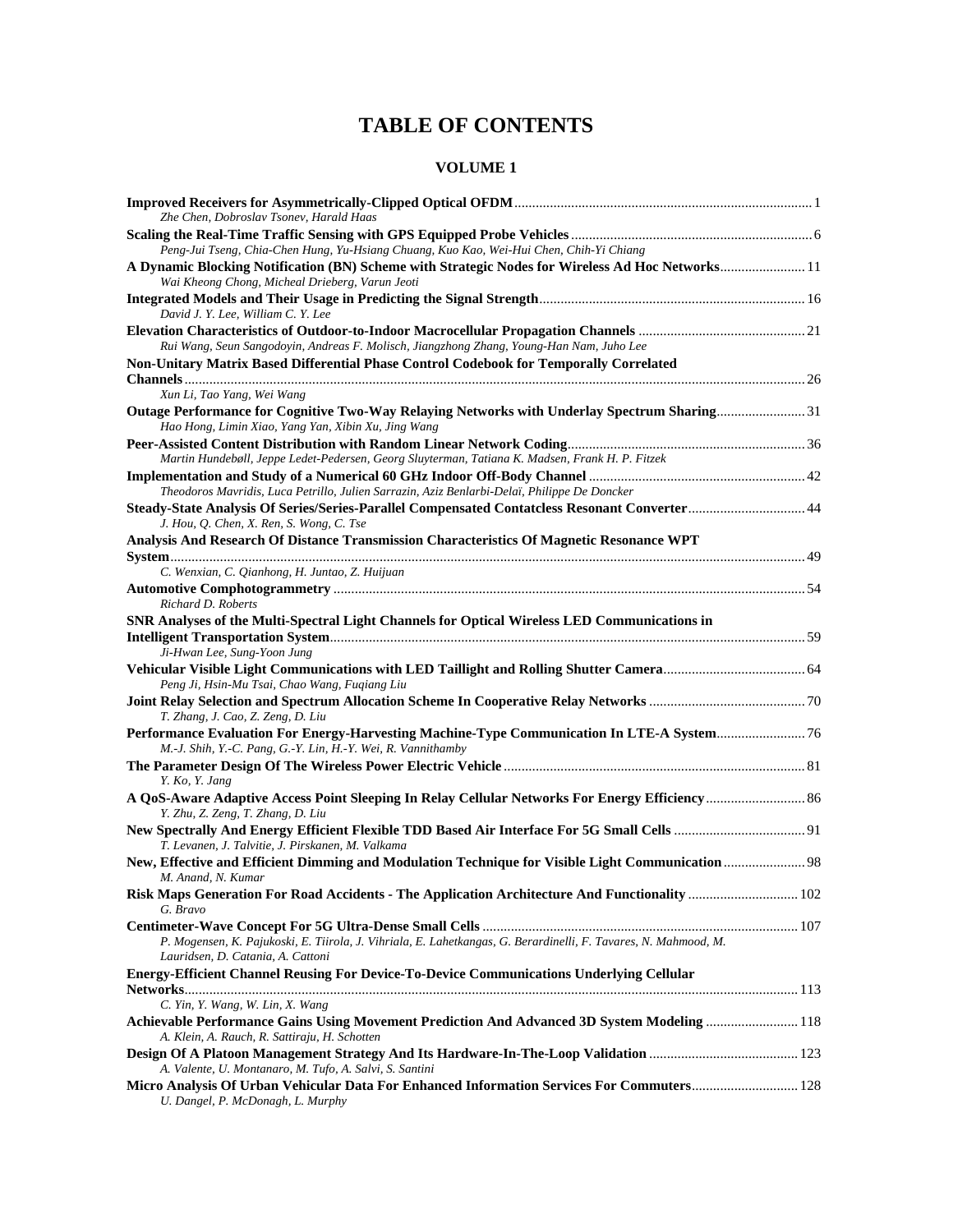| S. Choi, B. Gu, S. Jeong, C. Rim                                                                                                              |  |
|-----------------------------------------------------------------------------------------------------------------------------------------------|--|
|                                                                                                                                               |  |
| J. Lianghai, A. Klein, N. Kuruvatti, R. Sattiraju, H. Schotten                                                                                |  |
| R. Sattiraju, H. Schotten                                                                                                                     |  |
| A Novel Source-Side Monitored Capacitive Power Transfer System For Contactless Mobile Charger                                                 |  |
|                                                                                                                                               |  |
| B. Choi, D. Nguyen, S. Yoo, J. Kim, C. Rim                                                                                                    |  |
| A. Bradai, T. Ahmed                                                                                                                           |  |
|                                                                                                                                               |  |
| D. Chae, N. Kim, Y. Alem, S. Durrani, R. Kennedy                                                                                              |  |
| Influences Of Spurious Conductors On Long Distance Inductive Power Transfer Systems 167                                                       |  |
| S. Jeong, E. Lee, C. Park, K. Seo, C. Rim                                                                                                     |  |
| P. Shrestha, M. Hempel, S. Rakshit, Y. Qian, H. Sharif                                                                                        |  |
| Design Of Two Way Relay Network Using Space-Time Block Coded Network Coding And Linear                                                        |  |
|                                                                                                                                               |  |
| D. Vu, V. Pham, X. Tran, C. Ta                                                                                                                |  |
| A Novel Component Carrier Selection And Collision Avoidance Scheme In Femtocell Networks  183                                                 |  |
| W. Ge, Q. Huang, S. Yi, G. Wang                                                                                                               |  |
| E. Kokolaki, I. Stavrakakis                                                                                                                   |  |
| Cyclic Prefixed Single Carrier Transmission In Intra-Vehicle Wireless Sensor Networked Control                                                |  |
|                                                                                                                                               |  |
| Y. Jin, D. Kwak, K. Kim, K. Kwak                                                                                                              |  |
| A High-Frequency Resonant Converter Based On The Class 2 Inverter For Wireless Power Transfer  198<br>J. Choi, W. Liang, L. Raymond, J. Rivas |  |
| Angle-Based Dynamic Routing Scheme for Source Location Privacy in Wireless Sensor Networks 203                                                |  |
| Petros Spachos, Dimitris Toumpakaris, Dimitrios Hatzinakos                                                                                    |  |
| Advanced Femto-Caching File Placement Technique for Overlapped Helper Coverage.pdf208                                                         |  |
| J.-N. Shim, B.-Y. Min, K. Kim, J. Jang, K. Kim                                                                                                |  |
| Phase Noise Estimation for M-QAM Constellations Using Gaussian Sum Particle Filtering 213                                                     |  |
| P. Pedrosa, R. Dinis, F. Nunes, A. Rodrigues                                                                                                  |  |
| João Guerreiro, Rui Dinis, Paulo Montezuma                                                                                                    |  |
|                                                                                                                                               |  |
| Ji-Hoon Park, Chan-Min Park, Seungjin Lee, Byung-Seo Kim                                                                                      |  |
| Inter-Cell Interference Field Test Results and Coordination Methods with the Deployment of TD-                                                |  |
| Rui Fan, Yu Qian, Zhiheng Guo, Hai Wang, Jianjun Liu, Zhenping Hu                                                                             |  |
|                                                                                                                                               |  |
| Liang Yang, Xiqi Gao, Mohamed-Slim Alouini                                                                                                    |  |
|                                                                                                                                               |  |
| Jinhua Liu, Zhiheng Guo, Hai Wang, Rui Fan                                                                                                    |  |
| Qiang Li, Yuchun Wu, Shulan Feng, Philipp Zhang, Lixia Xue, Yongxing Zhou                                                                     |  |
| Symbolic Analysis of Input Impedance of CMOS Floating Active Inductors with Application in Fully                                              |  |
|                                                                                                                                               |  |
| Kittipong Tripetch                                                                                                                            |  |
| Na Gu, Linling Kuang, Xiang Chen, Zuyao Ni, Jianhua Lu                                                                                        |  |
|                                                                                                                                               |  |
| Xiangming Meng, Sheng Wu, Linling Kuang, Zuyao Ni, Jianhua Lu                                                                                 |  |
|                                                                                                                                               |  |
| Mads Lauridsen, Gilberto Berardinelli, Troels B. Sørensen, Preben Mogensen                                                                    |  |
| Optimal Resource Allocation for Type-II HARQ Based OFDMA Ad Hoc Networks under Individual                                                     |  |
| Nassar Ksairi, Philippe Ciblat, Christophe J. Le Martret                                                                                      |  |
|                                                                                                                                               |  |
| Wei Jiang, Hanwen Cao, Thomas Kaiser                                                                                                          |  |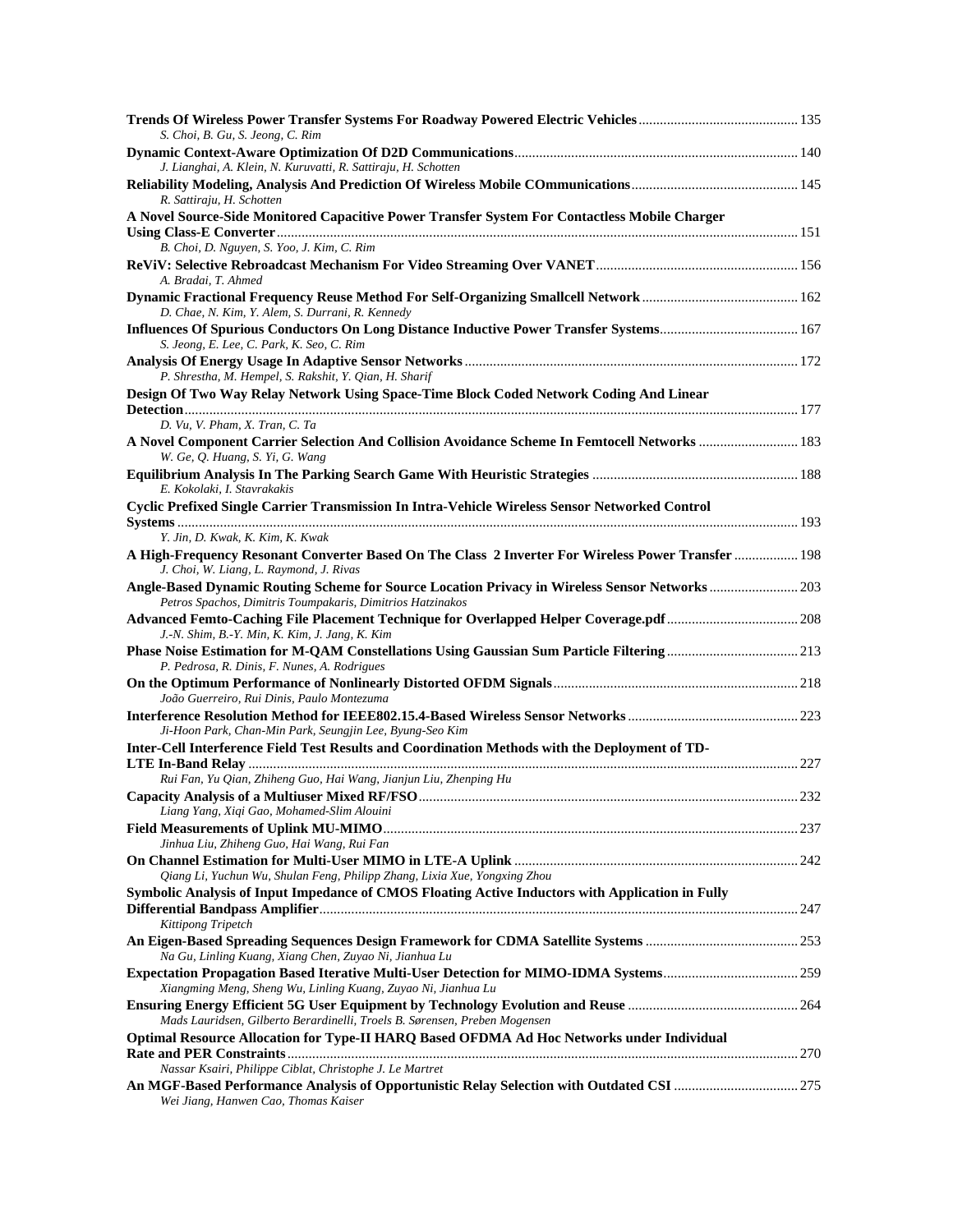| Affoua Thérèse Aby, Alexandre Guitton, Michel Misson                                                                                                                                                                                                                                                                      |  |
|---------------------------------------------------------------------------------------------------------------------------------------------------------------------------------------------------------------------------------------------------------------------------------------------------------------------------|--|
| Neighbor Cardinality Estimation with Low-Power Transceivers: Implementation and Experimental                                                                                                                                                                                                                              |  |
| Micha Rappaport, Evsen Yanmaz, Christian Bettstetter<br>Fair and Energy-Aware Power Allocation Scheme in Multi-Cell MIMO Cooperative Networks291                                                                                                                                                                          |  |
| Imen Ben Chaabane, Soumaya Hamouda, Sami Tabbane<br>On Power Consumption of Wireless Sensor Nodes with Min(N,T) Policy in Spectrum Sharing Systems 296                                                                                                                                                                    |  |
| Charles Kabiri, Hans-Jürgen Zepernick, Hung Tran<br>Naoki Ishikawa, Shinya Sugiura                                                                                                                                                                                                                                        |  |
| Jia You, Zhangdui Zhong, Gongpu Wang                                                                                                                                                                                                                                                                                      |  |
| <b>Energy Efficiency Analysis of Soft and Hard Cooperative Spectrum Sensing Schemes in Cognitive</b><br>Saud Althunibat, Fabrizio Granelli                                                                                                                                                                                |  |
| A Standardized Path Loss Model for the GSM-Railway Based High-Speed Railway Communication                                                                                                                                                                                                                                 |  |
| Ruisi He, Zhangdui Zhong, Bo Ai, Jianwen Ding, Wenyi Jiang, Haoxiang Zhang, Xinghan Li                                                                                                                                                                                                                                    |  |
| Tsung-Wei Wu, Wei-Chang Chen, Yi-Min Huang, Char-Dir Chung, Bingli Jiao<br>Validation of an Inter-Cell Interference Coordination Solution in Real-World Deployment Conditions 327<br>Oscar Tonelli, Ignacio Rodriguez, Gilberto Berardinelli, Andrea F. Cattoni, Jakob L. Buthler, Troels B. Sørensen,<br>Preben Mogensen |  |
| Gilberto Berardinelli, Kari Pajukoski, Eeva Lähetkangas, Risto Wichman, Olav Tirkkonen, Preben Mogensen                                                                                                                                                                                                                   |  |
| Joint Uplink and Downlink User Association for Energy-Efficient HetNets Using Nash Bargaining                                                                                                                                                                                                                             |  |
| Dantong Liu, Yue Chen, Kok Keong Chai, Tiankui Zhang<br>User Traffic Prediction Based on K Neighbors Collaborative Filtering for CASoRT System 342<br>Minglu Liu, Xiaofeng Zhong, Xiaolong Fu, Jing Wang                                                                                                                  |  |
| Region Division Based Spectrum Access of D2D Communication under Heterogeneous Networks347<br>Yang Yang, Tao Peng, Bo Peng, Wenbo Wang                                                                                                                                                                                    |  |
| Antti Anttonen, Aarne Mämmelä                                                                                                                                                                                                                                                                                             |  |
| MSE-Based Transceiver Design for Decentralized Transmit Power Minimization of Multi-Cell<br>Eun-Yeong Park, Young-Jin Kim, Moon-Gun Song, Gi-Hong Im                                                                                                                                                                      |  |
| Proposal of Channel Estimation Method for Bi-Directional OFDM Based ANC in Higher Time-<br>Tanairat Mata, Katsuhiro Naito, Kazuo Mori, Pisit Boonsrimuang, Hideo Kobayashi                                                                                                                                                |  |
| Interaction between Machine-Type Communication and H2H LTE Traffic in Vehicular                                                                                                                                                                                                                                           |  |
| Christoph Ide, Lars Habel, Timo Knaup, Michael Schreckenberg, Christian Wietfeld<br>Gilberto Berardinelli, Fernando M. L. Tavares, Olav Tirkkonen, Troels B. Sørensen, Preben Mogensen                                                                                                                                    |  |
| <b>Intercell Interference Coordination under Data Rate Requirement Constraint in LTE-Advanced</b><br>Zhi Liu, Yusheng Ji                                                                                                                                                                                                  |  |
| Yuji Chida, Yukitoshi Sanada                                                                                                                                                                                                                                                                                              |  |
| Jiying Huang, Zhangdui Zhong                                                                                                                                                                                                                                                                                              |  |
| Gencer Yilmaz, Ertugrul Basar, Ümit Aygölü                                                                                                                                                                                                                                                                                |  |
| Yuzhe Zhou, Bo Ai                                                                                                                                                                                                                                                                                                         |  |
| Qianxi Lu, Qingyu Miao, Gabor Fodor, Nadia Brahmi                                                                                                                                                                                                                                                                         |  |
| Edwin Monroy, Sunghyun Choi                                                                                                                                                                                                                                                                                               |  |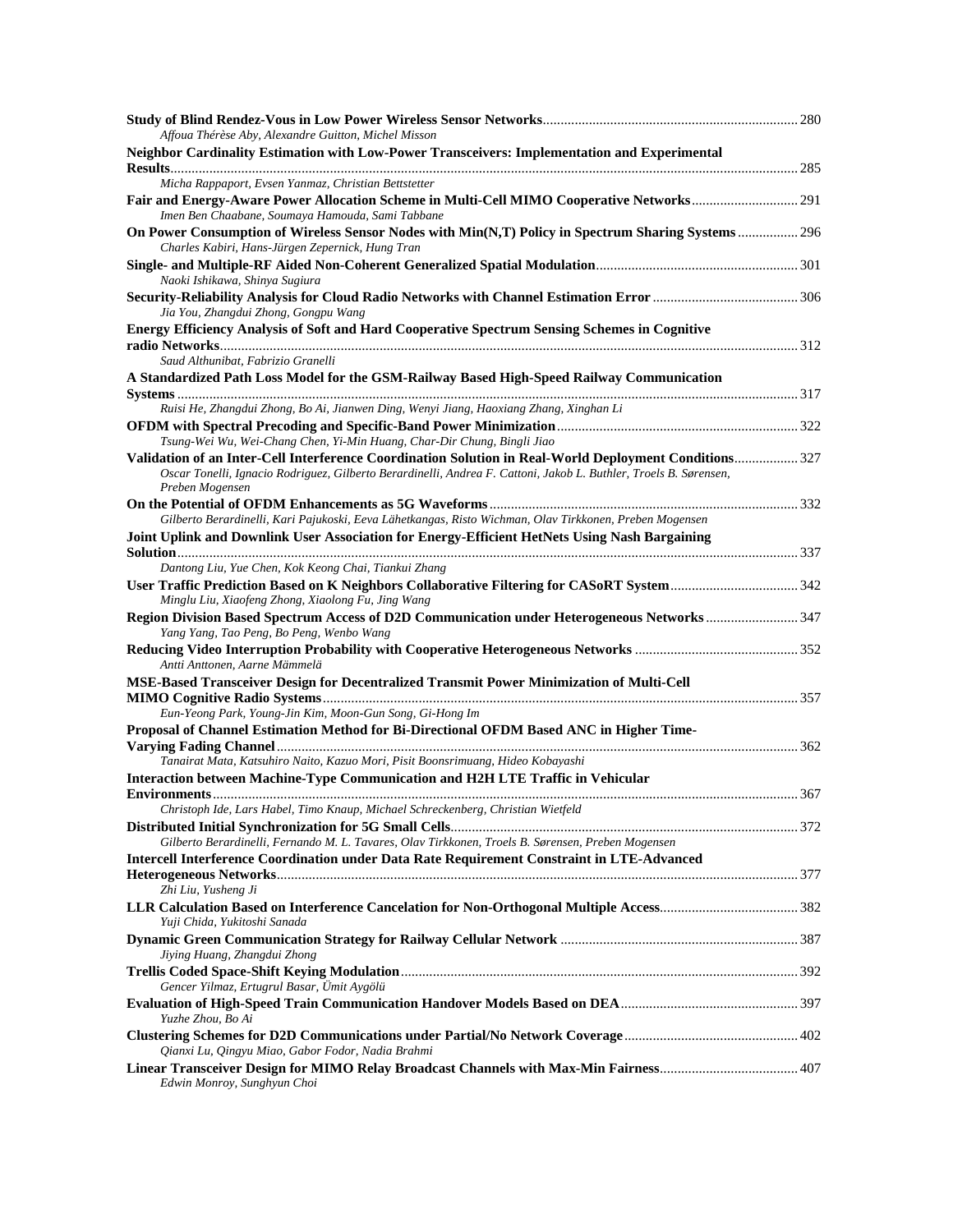| Lihua Pang, Yang Zhang, Yanjun Ma, Bing Lan, Jiandong Li                                                                                                                                                      |  |
|---------------------------------------------------------------------------------------------------------------------------------------------------------------------------------------------------------------|--|
| Capacity Upper Bound for Adding Cells in the Super Dense Cellular Deployment Scenario  417                                                                                                                    |  |
| Yi Wu, Peter Butovitsch, Meng Zhang<br>Ville Syrjälä, Koji Yamamoto                                                                                                                                           |  |
| Chungang Yang, Min Sheng, Haipeng Tian, Jiandong Li                                                                                                                                                           |  |
| Chungang Yang, Jiandong Li                                                                                                                                                                                    |  |
| Rana Ahmed, Nabil Sven Loghin, Joachim Speidel                                                                                                                                                                |  |
| Cross Entropy Optimization for Constrained Green Cooperative Cognitive Radio Network 443<br>M. Naeem, A. S. Khwaja, A. Anpalagan, M. Jaseemuddin                                                              |  |
| Adaptive Grouping Scheme for Cooperative Spectrum Sensing in Cognitive Radio Networks  448<br>Lamiaa Khalid, Alagan Anpalagan                                                                                 |  |
| A Proposal for Dynamic WLAN Selection for Mobile Data Offloading in Heterogeneous Network  453<br>Nam Nguyen, Takuro Sato                                                                                     |  |
| In-Sop Cho, Seung Jun Baek                                                                                                                                                                                    |  |
| Effects of Spatial Correlation on the Sum Rate Distribution of ZF Receivers in MU-MIMO Systems 463<br>Ou Zhao, Hidekazu Murata                                                                                |  |
| Performance Evaluation of an Advanced Energy-Aware Client-Based Handover Solution in<br>Maike Kuhnert, Christian Wietfeld                                                                                     |  |
| Hua Fu, Pooi-Yuen Kam                                                                                                                                                                                         |  |
| Pin-Yu Chen, Han-Feng Lin, Ko-Hsuan Hsu, Shin-Ming Cheng                                                                                                                                                      |  |
| Performance Analysis of Periodic Busy Tones Protecting a ZigBee Network from Wi-Fi Interruption 483<br>Jinwoo Ock, Young-June Choi, Saewoong Bahk                                                             |  |
| A Low Complexity Configuration Selection Algorithm in IA-Aided Uplink Coordinated Multipoint                                                                                                                  |  |
| Ming-Chun Lee, Chung-Jung Huang, Wei-Ho Chung, Ta-Sung Lee                                                                                                                                                    |  |
| Tsuneo Nakata, Shigeki Kawai                                                                                                                                                                                  |  |
| Michele Polignano, Preben Mogensen, Panagiotis Fotiadis, Lucas Chavarria, Ingo Viering, Paolo Zanier                                                                                                          |  |
| Ubolthip Sethakaset, Yeow-Khiang Chia, Sumei Sun                                                                                                                                                              |  |
| Impact of Modern Construction Materials on Radio Signal Propagation: Practical Measurements and                                                                                                               |  |
| Ari Asp, Yaroslav Sydorov, Mikko Keskikastari, Mikko Valkama, Jarno Niemelä<br>Two Are Better Than One: Adaptive Sparse System Identification Using Affine Combination of Two                                 |  |
|                                                                                                                                                                                                               |  |
| Guan Gui, Shinya Kumagai, Abolfazl Mehbodniya, Fumiyuki Adachi<br>Transmission Protocol Design for Binary Physical Network Coded Multi-Way Relay Networks520<br>Ronald Y. Chang, Sian-Jheng Lin, Wei-Ho Chung |  |
|                                                                                                                                                                                                               |  |
| Murat Karabacak, Dexin Wang, Hiroyuki Ishii, Huseyin Arslan<br>Coverage Optimization Trade-Offs in Heterogeneous W-CDMA Networks with Co-Channel Small                                                        |  |
|                                                                                                                                                                                                               |  |
| Stepan Kucera, Lester Ho, Rouzbeh Razavi, Holger Claussen                                                                                                                                                     |  |
| Jiandong Li, Jie Zheng, Qin Liu, Xiaoniu Yang                                                                                                                                                                 |  |
| Hanan Al-Tous, Imad Barhumi                                                                                                                                                                                   |  |
| Rohit Datta, Gerhard Fettweis                                                                                                                                                                                 |  |
| Relay Selection for Efficient HARQ-IR Protocols in Relay-Assisted Multisource Multicast Networks551<br>Quoc-Tuan Vien, Huan X. Nguyen, Purav Shah, Enver Ever, Duc To                                         |  |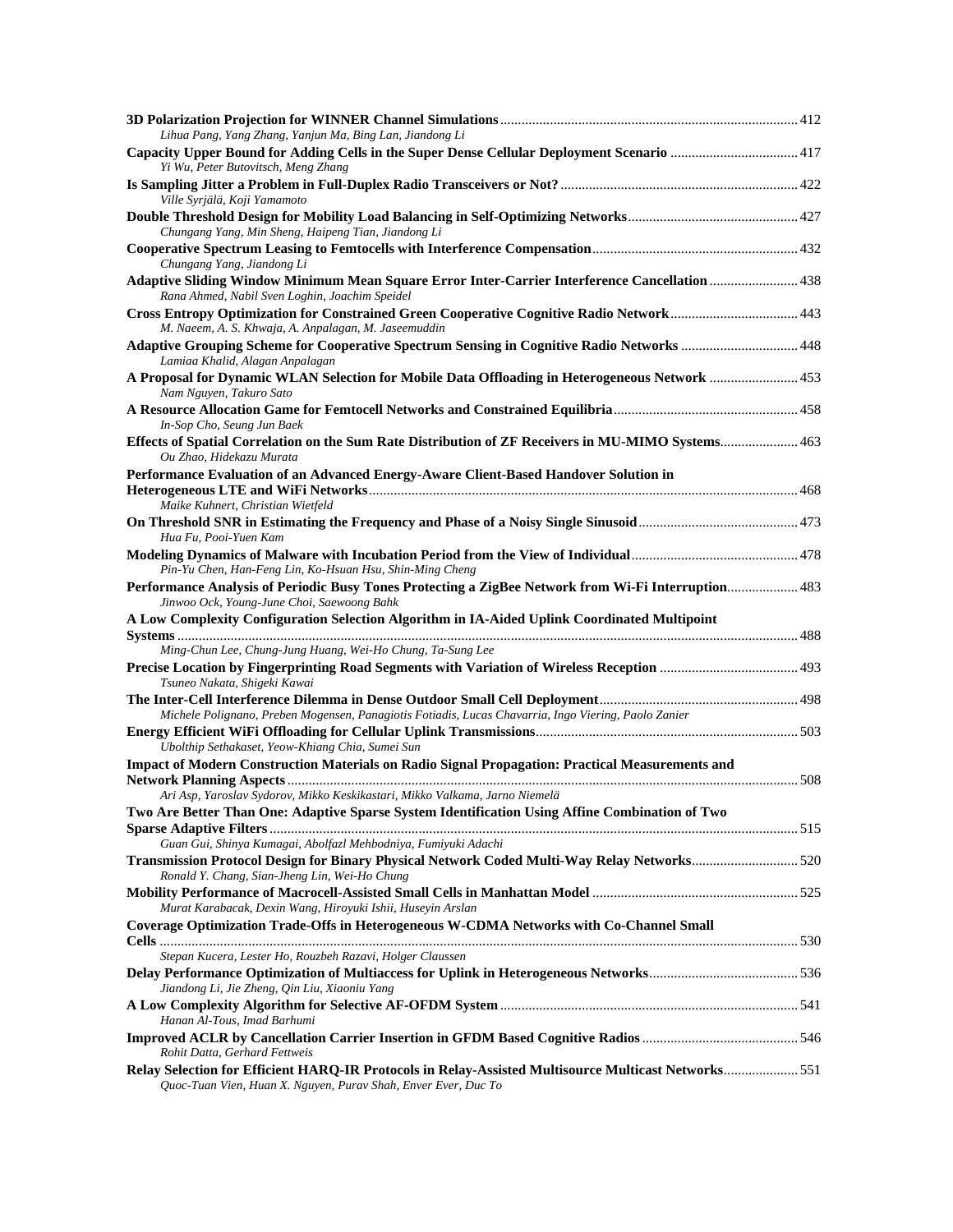| Pengyu Liu, Bo Ai, D. W. Matolak, Ruoyu Sun                                                                                                                                       |  |
|-----------------------------------------------------------------------------------------------------------------------------------------------------------------------------------|--|
| Location-Based Handover Decision Algorithm in LTE Networks under High-Speed Mobility Scenario561<br>Ming-ming Chen, Yan Yang, Zhang-dui Zhong                                     |  |
| Cooperative Spectrum Sensing in the Vehicular Environment: An Experimental Evaluation566<br>Haris Kremo, Onur Altintas, Hideaki Tanaka, Masayuki Kitamura, Kei Inage, Takeo Fujii |  |
| Robust Power Allocation Based on Game Theory for Multi-User MIMO System with SLNR                                                                                                 |  |
|                                                                                                                                                                                   |  |
| Xianzhong Xie, Helin Yang, Weijia Lei, Bin Ma                                                                                                                                     |  |
| Fan Zhang, Yewen Cao, Deqiang Wang                                                                                                                                                |  |
| Taewon Song, Hyunhee Park, Sangheon Pack                                                                                                                                          |  |
| Ying Hong, Kaizhi Huang, Wenyu Luo, Shengbin Lin                                                                                                                                  |  |
| Passive Detection of Wrong Way Drivers on Motorways Based on Low Power Wireless                                                                                                   |  |
|                                                                                                                                                                                   |  |
| Stephan Haendeler, Andreas Lewandowski, Christian Wietfeld                                                                                                                        |  |
| Nikki Broch Ashton, Qi Zhang                                                                                                                                                      |  |
| Parametric Channel Prediction for Narrowband MIMO Systems Using Polarized Antenna Arrays 601<br>Ramoni O. Adeogun, Paul D. Teal, Pawel A. Dmochowski                              |  |
|                                                                                                                                                                                   |  |
| Jeong-Wook Kim, YoungJoon Kim, Seong-Cheol Kim                                                                                                                                    |  |
| Hiroshi Kubo                                                                                                                                                                      |  |
| Yong Li, Tingting Wang, Mugen Peng, Wenbo Wang                                                                                                                                    |  |
| Channel Allocation Algorithm Alleviating the Hidden Channel Problem in 802.11ac Networks 621<br>Seowoo Jang, Saewoong Bahk                                                        |  |
| Ziyue Liu, Jingxian Wu, Pingzhi Fan                                                                                                                                               |  |
| Tingting Wang, Yong Li, Mugen Peng, Wenbo Wang                                                                                                                                    |  |
| Khanh Pham, Kyungchun Lee                                                                                                                                                         |  |
| Jinho Choi, Jeongseok Ha                                                                                                                                                          |  |
|                                                                                                                                                                                   |  |
| Jinho Choi                                                                                                                                                                        |  |
| Exploiting Additional Active Time of WiFi Interface to Reduce Power Consumption of Smartphones 651<br>Young Deok Park, Jae-Pil Jeong, Young-Joo Suh                               |  |

#### **VOLUME 2**

| Mark Chih-Wei Hsu, Michael Hsia-Hsin Li                          |  |
|------------------------------------------------------------------|--|
|                                                                  |  |
| Huan Sun, Jiayi Zhang, Wei Wang                                  |  |
|                                                                  |  |
| Won-Tae Yu, Jeongsik Choi, Seong-Cheol Kim                       |  |
|                                                                  |  |
| Wei-Ting Lin, Chia-Han Lee, Hsuan-Jung Su                        |  |
|                                                                  |  |
| Bahareh Nazari, Abbas Jamalipour                                 |  |
|                                                                  |  |
| Keshav Singh, Meng-Lin Ku, Jia-Chin Lin                          |  |
|                                                                  |  |
| Suneel Yadav, Prabhat K. Upadhyay                                |  |
| Guido Dartmann, Özge Cepheli, Günes Karabulut Kurt, Gerd Ascheid |  |
|                                                                  |  |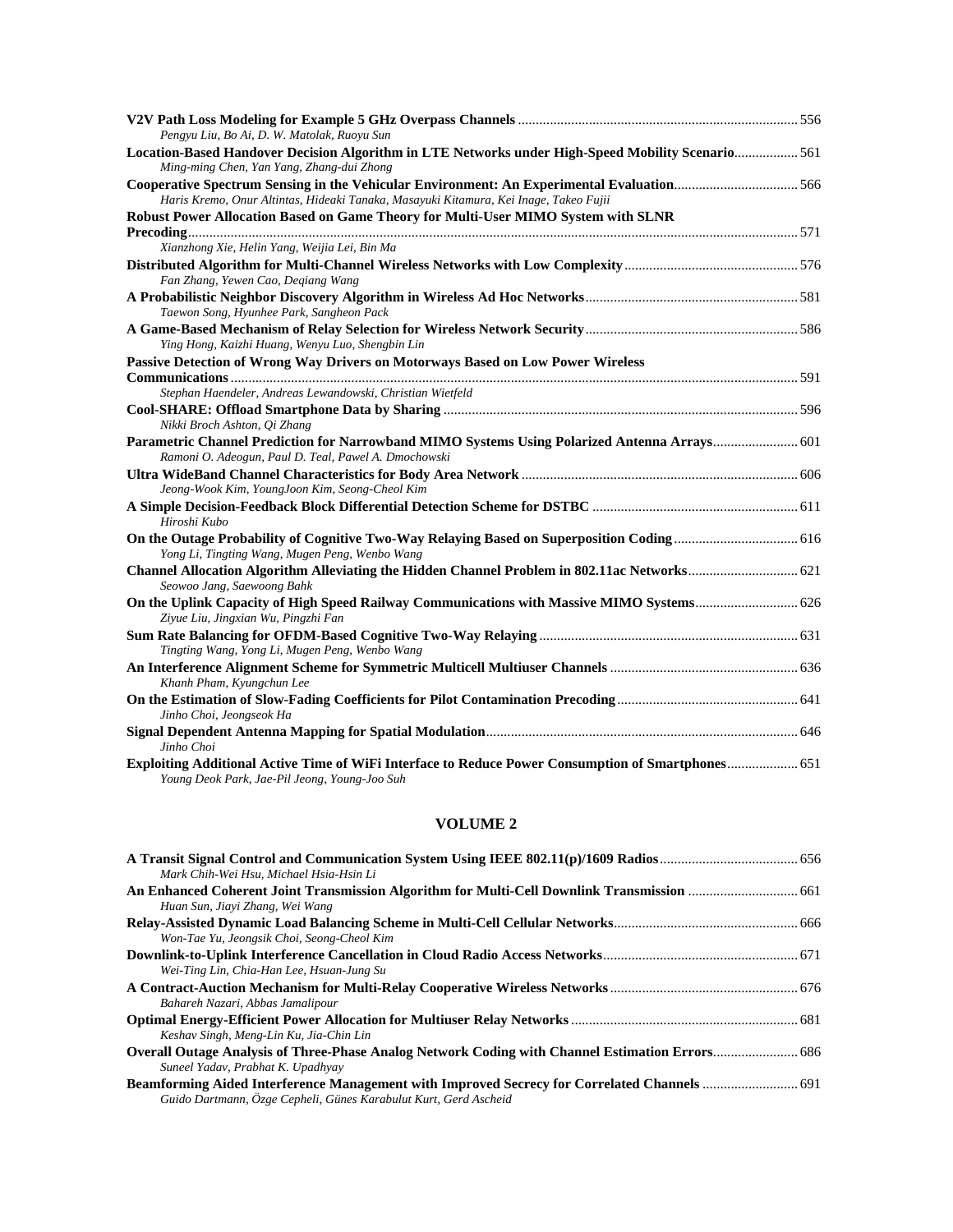| Quantization in Uplink Multi-Cell Processing with Fixed-Order Successive Interference Cancellation                                                        |  |
|-----------------------------------------------------------------------------------------------------------------------------------------------------------|--|
| Shipeng Wang, Li Chen, Ying Yang, Guo Wei                                                                                                                 |  |
| Sung-Guk Yoon, Saewoong Bahk                                                                                                                              |  |
| Bin Li, Nan Wu, Hua Wang, Jingming Kuang                                                                                                                  |  |
| Ahmed Selim, Linda Doyle                                                                                                                                  |  |
| Huijun Li, Huan Wang, Gerd Ascheid                                                                                                                        |  |
| Matthias Woltering, Dirk Wübben, Armin Dekorsy, Volker Braun, Uwe Doetsch                                                                                 |  |
| System Performance of an LTE-A Cellular Network with Shared Relays under Different Resource                                                               |  |
| Tao Tao, Andreas Czylwik<br>Govardhan Madhugiri, Chrysostomos Koutsimanis, Per Skillermark                                                                |  |
|                                                                                                                                                           |  |
| Felix Kirsten, Henrik Klessig, Gerhard Fettweis, Andreas Hecker, Jens Voigt                                                                               |  |
|                                                                                                                                                           |  |
| Bih-Hwang Lee, Meng-Dung Weng, Huai-Kuei Wu                                                                                                               |  |
| Lei Shi, Ki Won Sung                                                                                                                                      |  |
| Chien-Chun Cheng, Serdar Sezginer, Hikmet Sari, Yu T. Su                                                                                                  |  |
| Chien-Chun Cheng, Serdar Sezginer, Hikmet Sari, Yu T. Su                                                                                                  |  |
| Bo Yu, Liuqing Yang, Hiroyuki Ishii, Xiang Cheng                                                                                                          |  |
| Optimized Dynamic Multicast Grouping for Content-Based Routing in Vehicular P2P Environments  767<br>Smitha Shivshankar, Abbas Jamalipour                 |  |
| Guixian Xu, Weiguo Ma, Yuwei Ren, Qing Huang, Yingmin Wang                                                                                                |  |
| Yuan Zhou, Zhongding Lei, Sai Ho Wong                                                                                                                     |  |
| Efficient and Dynamic Fractional Frequency Reuse for Downlink Non-Orthogonal Multiple Access  782<br>Yang Lan, Anass Benjebbour, Anxin Li, Atsushi Harada |  |
| Subspace-Based Blind Channel Estimation for MIMO-OFDM Systems with New Signal Permutation                                                                 |  |
| Shih-Hao Fang, Ju-Ya Chen, Jing-Shiun Lin, Ming-Der Shieh, Jen-Yuan Hsu<br>Liang Wu, Yi Zhong, Wenyi Zhang                                                |  |
| Cong Zhang, Tiejun Lv, Ruohan Cao, Hui Gao                                                                                                                |  |
| A More Accurate Outage Analysis for ZF-Based MIMO AF Two-Way Relaying by Order Statistics 803<br>Rongsheng Li, Tiejun Lv, Hui Gao                         |  |
| Hong Cai, Tiejun Lv, Hui Gao, Anzhong Hu                                                                                                                  |  |
| Jiancun Fan, Geoffrey Ye Li, Xiaolong Zhu                                                                                                                 |  |
| Tsung-Hua Tsai, Tsan-Ming Wu                                                                                                                              |  |
| Der-Feng Tseng, Shi-Shun Lin                                                                                                                              |  |
| Round-Robin Resource Sharing Algorithm for Device-to-Device Communications Underlying SFN                                                                 |  |
| Wenrong Gong, Xiaoxiang Wang, Mingming Li, Zijia Huang<br>A Tunable Multiuser Grouping and Chunk Allocation Algorithm for Controlling Fairness-Capacity   |  |
|                                                                                                                                                           |  |
| Abolfazl Mehbodniya, Takayoshi Iwata, Fumiyuki Adachi                                                                                                     |  |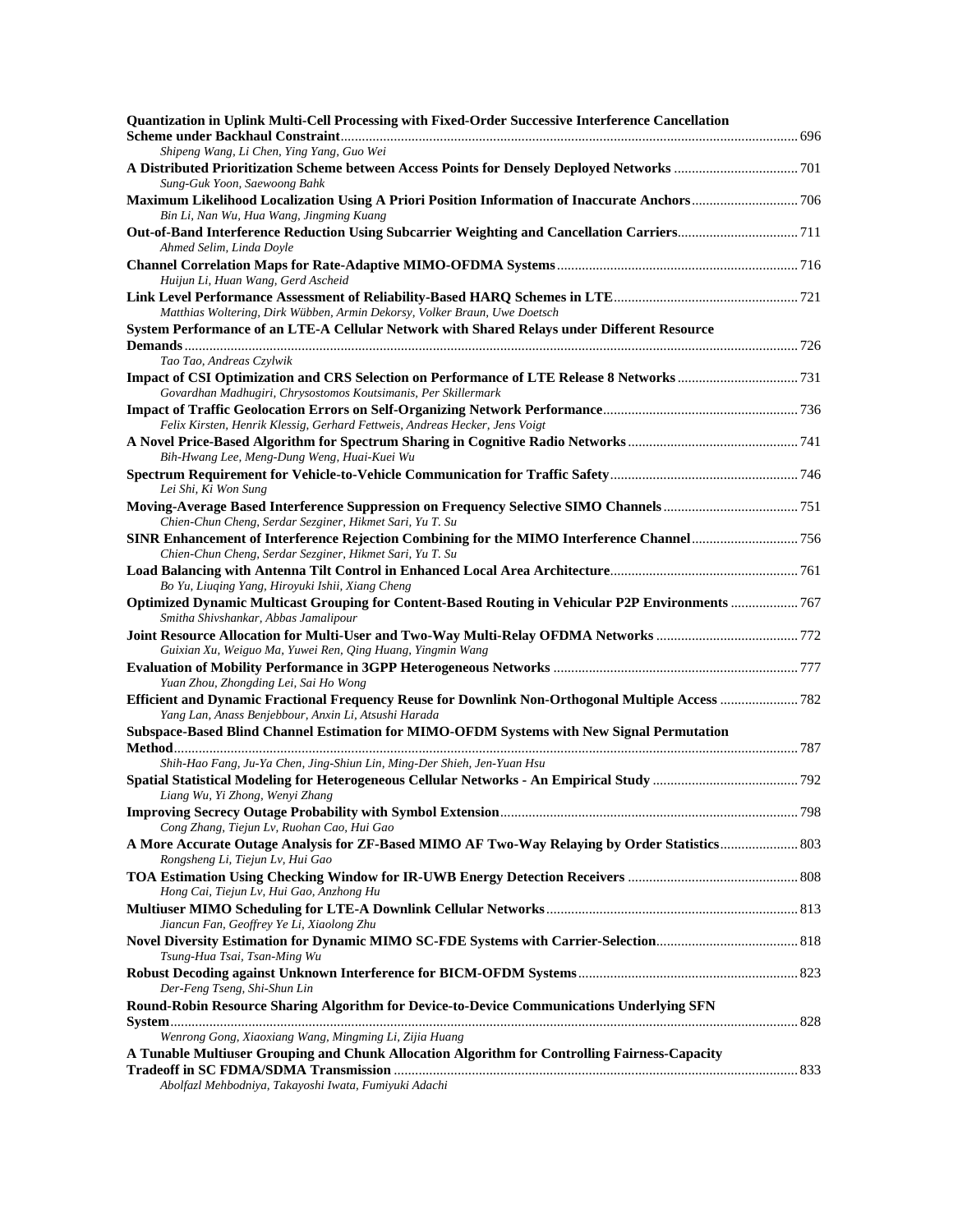| Seonghwa Yun, Seung Hyun Jeon, Jun Kyun Choi, Ae-Soon Park                                                                                                                           |  |
|--------------------------------------------------------------------------------------------------------------------------------------------------------------------------------------|--|
|                                                                                                                                                                                      |  |
| Ren-Huang Liou, Christoph Ide, Bjoern Dusza, Christian Wietfeld, Yi-Bing Lin                                                                                                         |  |
| Yuan Chang, Yonghua Li, Zhongwei Si, Yueming Lu, Jiaru Lin                                                                                                                           |  |
| Device-to-Device Communication in LTE-A Cellular Networks: Standardization, Architecture, and                                                                                        |  |
|                                                                                                                                                                                      |  |
| Yong Liu, Yanli Xu, Dong Li, Wei Wang                                                                                                                                                |  |
| Tight Semidefinite Relaxation for Combinatorial Optimization in UWB Multiuser Detection Systems  858<br>Chanfei Wang, Tiejun Lv, Hui Gao, Anzhong Hu                                 |  |
| Online Method of Determining the Nonlinear Characteristics of a PA with Short Updating Intervals                                                                                     |  |
|                                                                                                                                                                                      |  |
| Eisuke Fukuda, Yasuyuki Oishi, Daisuke Takago, Hiroyuki Morikawa, Takeshi Takano, Yoshimasa Daido                                                                                    |  |
| Fernando M. L. Tavares, Gilberto Berardinelli, Nurul H. Mahmood, Troels B. Sørensen, Preben Mogensen                                                                                 |  |
| Path-Loss and Car-Body-Effect Characterization for Smart Tires Communications at UWB and ISM                                                                                         |  |
|                                                                                                                                                                                      |  |
| S. Ghamari, G. Tasselli, Y. Guo, C. Robert, C. Botteron, P.-A. Farine                                                                                                                |  |
|                                                                                                                                                                                      |  |
| Nan Wu, Hua Wang, Hongjie Zhao, Huafeng Liu, Jingming Kuang                                                                                                                          |  |
| Time-Selective and Frequency-Selective Relay-Based Channel Capacity for Wireless Communication                                                                                       |  |
|                                                                                                                                                                                      |  |
| Yang Liu, Zhangdui Zhong, Gongpu Wang, Rongtao Xu                                                                                                                                    |  |
| Sulong Shi, Longxiang Yang, Keith Q. T. Zhang, Hongbo Zhu                                                                                                                            |  |
|                                                                                                                                                                                      |  |
| Nurul H. Mahmood, Gilberto Berardinelli, Fernando M. L. Tavares, Mads Lauridsen, Preben Mogensen, Kari<br>Pajukoski                                                                  |  |
| An Adaptive CU Depth Selection Mechanism Based on Visual Sensitivity for HEVC Inter Coding 899<br>Qin Tu, Xiaoqiang Guo, Aidong Men, Bo Yang, Feng Ye                                |  |
| Evaluation of Mobility Performance and Deployment Scenarios in UMTS Heterogeneous Networks 904<br>Min Wang, Edgar Ramos, Y.-P. Eric Wang, Namir Lidian, Sairamesh Nammi, Mark Curran |  |
| Information Rates for Faster-Than-Nyquist Signaling with 1-Bit Quantization and Oversampling at                                                                                      |  |
| Tim Hälsig, Lukas Landau, Gerhard Fettweis                                                                                                                                           |  |
|                                                                                                                                                                                      |  |
| Yue Wu, L. A. Olawoyin, Hongwen Yang                                                                                                                                                 |  |
|                                                                                                                                                                                      |  |
| Na Li, Chengwen Xing, Zesong Fei, Liang Sun, Ming Lei                                                                                                                                |  |
|                                                                                                                                                                                      |  |
| Gregory Morozov, Alexei Davydov                                                                                                                                                      |  |
| Zijia Huang, Xiaoxiang Wang, Xianan Wang, Wenrong Gong                                                                                                                               |  |
|                                                                                                                                                                                      |  |
| Na Li, Chengwen Xing, Zesong Fei, Liang Sun, Ming Lei                                                                                                                                |  |
| Weiwei Zhang, Yongyu Chang, Yitong Liu, Leilei Xiao, Yuan Tian                                                                                                                       |  |
|                                                                                                                                                                                      |  |
| Alexei Davydov, Gregory Morozov, Apostolos Papathanassiou                                                                                                                            |  |
| Limin Li, Yubin Xu, Lin Ma                                                                                                                                                           |  |
|                                                                                                                                                                                      |  |
| Yuan Liu, Fei Yang, Sihai Zhang, Wuyang Zhou                                                                                                                                         |  |
| Yejian Chen, Frank Schaich, Thorsten Wild                                                                                                                                            |  |
| Q-Learning Based Network Selection for WCDMA/WLAN Heterogeneous Wireless Networks 964<br>Yubin Xu, Jiamei Chen, Lin Ma, Gaiping Lang                                                 |  |
| Power Allocation and Jammer Selection of a Cooperative Jamming Strategy for Physical-Layer                                                                                           |  |
|                                                                                                                                                                                      |  |
| Chin-Liang Wang, Ting-Nan Cho, Feng Liu                                                                                                                                              |  |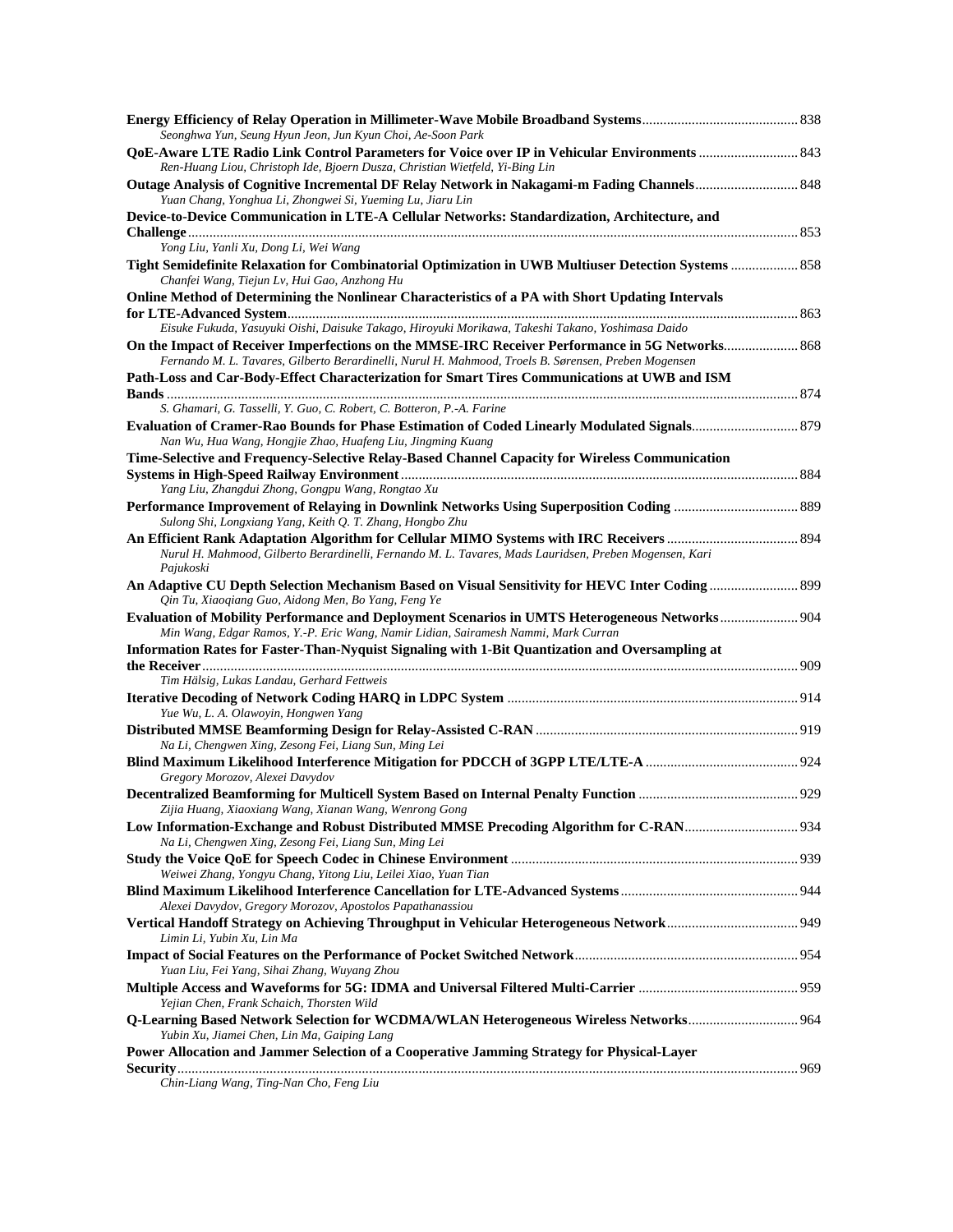| Ricean K-Factor Measurements and Analysis for Wideband Radio Channels in High-Speed Railway                                                                                                                                          |  |
|--------------------------------------------------------------------------------------------------------------------------------------------------------------------------------------------------------------------------------------|--|
| Tao Zhou, Cheng Tao, Liu Liu, Zhenhui Tan                                                                                                                                                                                            |  |
| Hua Zhao, Yang Liu, Kaizhi Huang, Xinsheng Ji, Dapeng Wang                                                                                                                                                                           |  |
|                                                                                                                                                                                                                                      |  |
| Xiang Ji, Yuantao Zhang, Zhi Zhang, Kodo Shu, Chengwen Xing, Zesong Fei<br>Robust Algorithm against Spectrum Sensing Data Falsification Attack in Cognitive Radio Networks 989<br>Saud Althunibat, Marco Di Renzo, Fabrizio Granelli |  |
| A Model for Mapping between the Quality of Service and Experience for Wireless Multimedia                                                                                                                                            |  |
| Daniel Robalo, Fernando J. Velez                                                                                                                                                                                                     |  |
| Joint Energy-Efficient Single Relay Selection and Power Allocation for Analog Network Coding with                                                                                                                                    |  |
| Basem M. ElHalawany, Maha Elsabrouty, Osamu Muta, Adel Abdelrahman, Hiroshi Furukawa                                                                                                                                                 |  |
| Eric Slottke, Armin Wittneben                                                                                                                                                                                                        |  |
| Jung-Fu Cheng, Havish Koorapaty, Pål Frenger, Daniel Larsson, Sorour Falahati                                                                                                                                                        |  |
|                                                                                                                                                                                                                                      |  |
| Indira Paudel, Badii Jouaber                                                                                                                                                                                                         |  |
| A Tone-Based Time-Slotted Protocol for Multi-Hop Emergency Message Dissemination in VANETs 1023<br>Muhammad A. Javed, Jamil Y. Khan, Duy T. Ngo                                                                                      |  |
| <b>Coordinated Interference Management Based on Potential Game in MultiCell OFDMA Networks</b>                                                                                                                                       |  |
| Jun Zhao, Haijun Zhang, Zhaoming Lu, Xiangming Wen, Wei Zheng, Xidong Wang, Zhiqun Hu                                                                                                                                                |  |
| Hojin Song, Jong Yeol Ryu, Wan Choi                                                                                                                                                                                                  |  |
| Celimuge Wu, Satoshi Ohzahata, Yusheng Ji, Toshihiko Kato                                                                                                                                                                            |  |
| Cluster Characteristics of Wideband 3D MIMO Channels in Outdoor-to-Indoor Scenario at 3.5 GHz  1044<br>Detao Du, Jianhua Zhang, Chun Pan, Chi Zhang                                                                                  |  |
| Ou Bai, Tiejun Lv, Hui Gao                                                                                                                                                                                                           |  |
| Joint Optimization of Power and Filter-and-Forward Beamforming in Cognitive Networks with<br>Peng Zhang, Li Guo, Tianyu Kang, Jianwei Zhang                                                                                          |  |
|                                                                                                                                                                                                                                      |  |
| Tao Han, Zijie Zhang, Min Hu, Guoqiang Mao, Xiaohu Ge, Qiang Li, Lijun Wang<br>Dynamic Spectrum Sharing for TD-LTE and FD-LTE Users Based on Joint Polarization Adaption                                                             |  |
|                                                                                                                                                                                                                                      |  |
| Dongming Li, Caili Guo, Zhimin Zeng, Xiaolin Lin                                                                                                                                                                                     |  |
| Y. L. Sum, B. H. Soong, W. Liu, M. S. Chen                                                                                                                                                                                           |  |
| Joint Relay-and-Antenna Selection for Two-Way Decode-and-Forward MIMO Relay Networks  1075<br>Jia Zhou, Xiaoxiang Wang, Mingming Li                                                                                                  |  |
| Performance Analysis for Decode-and-Forward Two-Way Relay Networks with Limited Feedback                                                                                                                                             |  |
| Jia Zhou, Xiaoxiang Wang, Mingming Li                                                                                                                                                                                                |  |
| Wei Wang, Shaowei Liao, Wei Ni, Gang Shen, Xun Li, Bei Jia                                                                                                                                                                           |  |
| Meng-Lin Ku, Xun-Ru Yin                                                                                                                                                                                                              |  |
| Sanket S. Kalamkar, Praveen Kumar Singh, Adrish Banerjee                                                                                                                                                                             |  |
| <b>Correlation Based Soft Combining Scheme for Cooperative Spectrum Sensing in Cognitive Radio</b>                                                                                                                                   |  |
| Dost Muhammad Saqib Bhatti, Haewoon Nam                                                                                                                                                                                              |  |
| Nasir Saeed, Haewoon Nam                                                                                                                                                                                                             |  |
| <b>Optimal Energy Efficient Resource Allocation for Heterogeneous Multi-Homing Networks 1112</b><br>Quang-Doanh Vu, Le-Nam Tran, Markku Juntti, Een-Kee Hong                                                                         |  |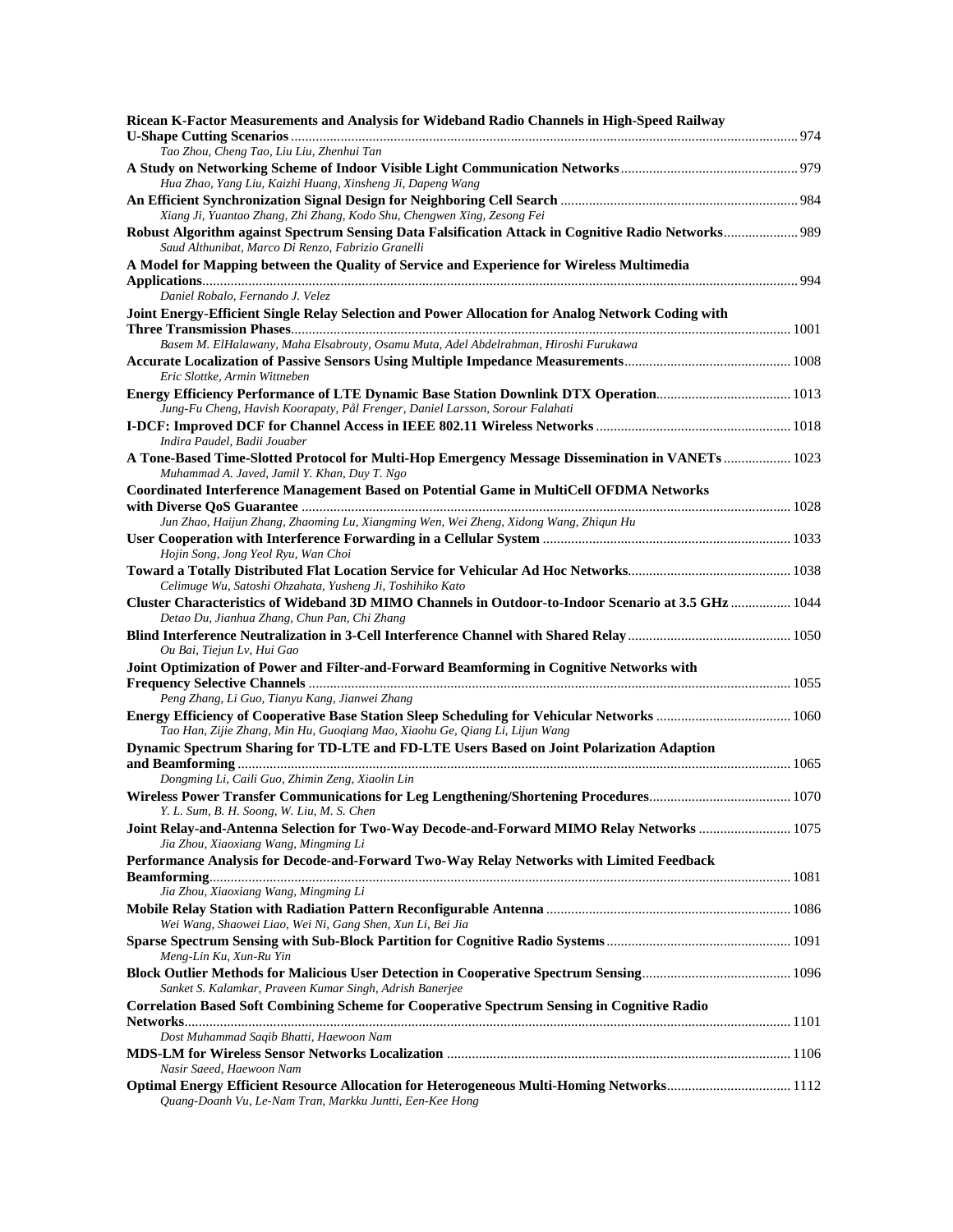| A Frame-Level HEVC Rate Control Algorithm for Videos with Complex Scene over Wireless                                                                                                                   |  |
|---------------------------------------------------------------------------------------------------------------------------------------------------------------------------------------------------------|--|
| Qin Tu, Xiaoqiang Guo, Aidong Men, Ji Qi, Jun Xu                                                                                                                                                        |  |
|                                                                                                                                                                                                         |  |
| Seung Nam Choi, Ilgyu Kim, Dae Jin Kim                                                                                                                                                                  |  |
| Wen-Hsin Wang, Ronald Y. Chang                                                                                                                                                                          |  |
| Uplink Design of Millimeter-Wave Mobile Communication Systems for High-Speed Trains  1132<br>Seung Nam Choi, Dukhyun You, Ilgyu Kim, Dae Jin Kim                                                        |  |
|                                                                                                                                                                                                         |  |
| Hiteshi Sharma, Aaqib Patel, S. N. Merchant, U. B. Desai                                                                                                                                                |  |
|                                                                                                                                                                                                         |  |
| Hang Li, Xin Wang, Xing Wang, Wenbin Guo                                                                                                                                                                |  |
| Base Station Downlink DTX Designs for Interference Mitigation in High-Performance LTE Networks 1147<br>Sorour Falahati, Jung-Fu Cheng, Havish Koorapaty, Daniel Larsson                                 |  |
| RF Wideband Power Amplifier Performance Improvement with Reconfigurable Matching Networks  1152<br>José-Ramón Pérez-Cisneros, Paloma García-Dúcar, Pedro Luis Carro, Antonio Valdovinos, Jesús de Mingo |  |
|                                                                                                                                                                                                         |  |
| Tzu-Hao Hsu, Sok-Ian Sou, Chuan-Sheng Lin                                                                                                                                                               |  |
| Game-Theoretic Power Control for Interference Mitigation in Two-Tier Small Cell Networks 1162                                                                                                           |  |
| Yuanyuan Wang, Manli Qian, Xue Han, Yiqing Zhou, Jinglin Shi                                                                                                                                            |  |
| Bottleneck Effects Elimination for Cooperative Cognitive Radio Networks: A New Dimension of Time                                                                                                        |  |
| Wenson Chang, Chien-Heng Wang                                                                                                                                                                           |  |
|                                                                                                                                                                                                         |  |
| Cheng-Yuan Hsiao, Sok-Ian Sou, Chuan-Sheng Lin                                                                                                                                                          |  |
| Yaguang Wu, Hailun Xia, Chunyan Feng, Rui Han, Cong Du                                                                                                                                                  |  |
| MLE for Receiver-to-Receiver Time Synchronization in Wireless Networks with Exponential                                                                                                                 |  |
|                                                                                                                                                                                                         |  |
| Djamel Djenouri                                                                                                                                                                                         |  |
| Cell Planning with Macroscopic Diversity: Optimal Cell Deployment and SINR Evaluation under                                                                                                             |  |
| Yasuhiro Ikeda, Hiroshi Saito, Ryoichi Kawahara                                                                                                                                                         |  |
|                                                                                                                                                                                                         |  |
| R. Zayani, Y. Medjahdi, H. Bouhadda, H. Shalek, D. Roviras, R. Bouallegue                                                                                                                               |  |
| Detection and Decoding in Large-Scale MIMO Systems: A Non-Binary Belief Propagation Approach  1198<br>T. Lakshmi Narasimhan, A. Chockalingam                                                            |  |
|                                                                                                                                                                                                         |  |
| Takeru Yoshiwaka, Hiroyuki Yomo, Tetsuya Ito                                                                                                                                                            |  |
| Decode and Zero-Forcing Forward Relaying with Relay Selection in Cognitive Radio Systems  1208<br>Ki-Hong Park, Mohamed-Slim Alouini                                                                    |  |
| Impact of Co-Channel Small Cell Deployments on Uplink Capacity of W-CDMA Cellular Networks 1213                                                                                                         |  |
| Stepan Kucera, Holger Claussen                                                                                                                                                                          |  |
| Network-Controlled Channel Allocation Scheme for IEEE 802.11 Wireless LANs: Experimental and                                                                                                            |  |
| B. A. Hirantha Sithira Abeysekera, Koichi Ishihara, Yasuhiko Inoue, Masato Mizoguchi                                                                                                                    |  |
|                                                                                                                                                                                                         |  |
| P. Raviteja, T. Lakshmi Narasimhan, A. Chockalingam                                                                                                                                                     |  |
| Danmei Niu, Lanlan Rui, Shaoyong Guo, Xuesong Qiu                                                                                                                                                       |  |
|                                                                                                                                                                                                         |  |
| Yue Peng, Guillaume Andrieux, Jean-François Diouris                                                                                                                                                     |  |
| Soft-PIC Frequency-Domain Equalization in Iterative MIMO Receivers for the LTE-A Uplink 1238<br>Tobias Seifert, Gerhard Fettweis                                                                        |  |
|                                                                                                                                                                                                         |  |
| Ali Ozyagci, Ki Won Sung, Jens Zander                                                                                                                                                                   |  |
|                                                                                                                                                                                                         |  |
| Thinh H. Pham, Ian Vince McLoughlin, Suhaib A. Fahmy                                                                                                                                                    |  |
| Janus Heide, Morten V. Pedersen, Frank H. P. Fitzek, Muriel Médard                                                                                                                                      |  |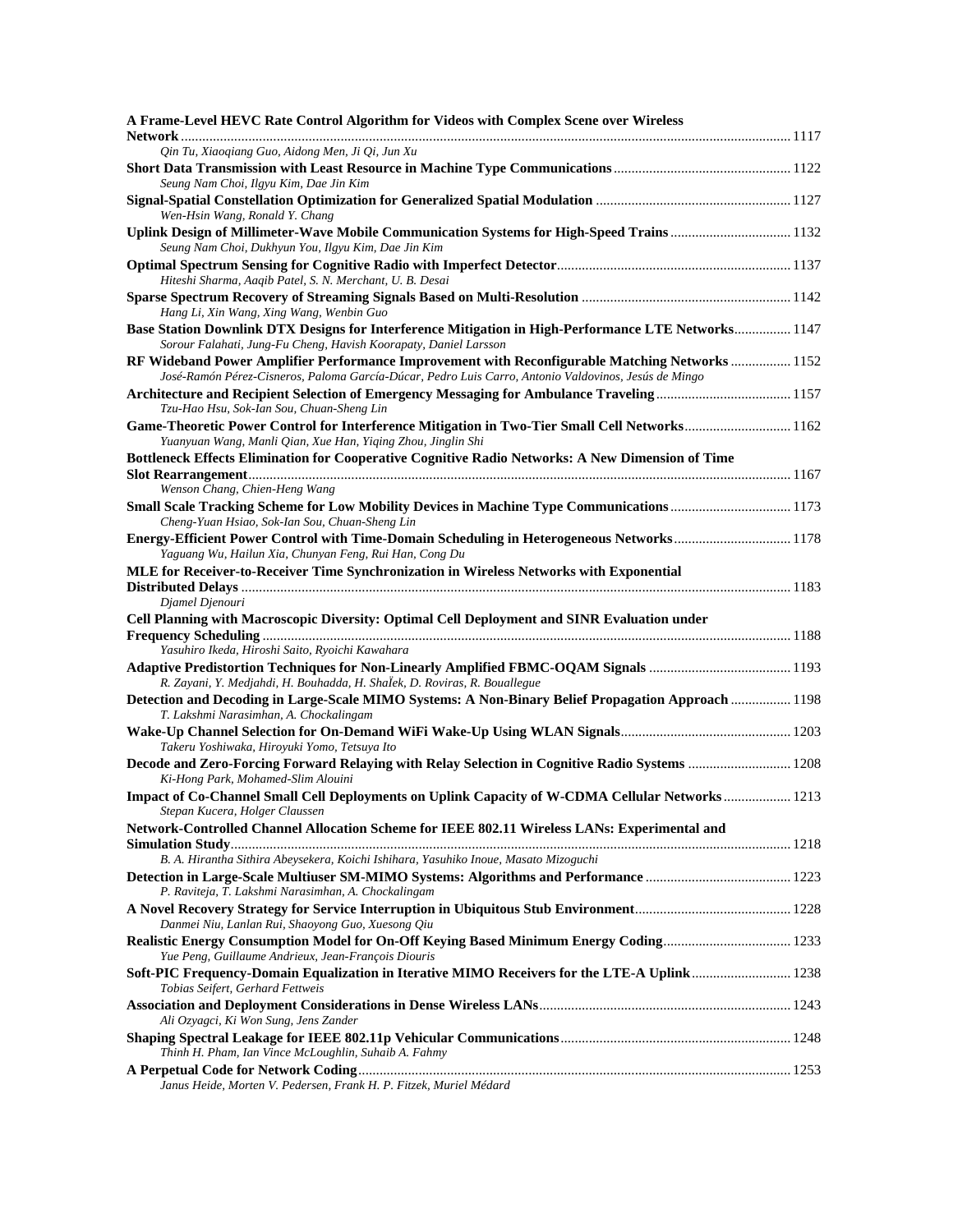| Jemin Lee, Tony Q. S. Quek                                                                                                   |  |
|------------------------------------------------------------------------------------------------------------------------------|--|
| On Asymmetric Multi-Way Relaying X Networks: Remapping of Signal Space Alignment for                                         |  |
|                                                                                                                              |  |
| Qing Huang, Yingmin Wang, Xiaoming Dai, Guixian Xu, Yuwei Ren                                                                |  |
|                                                                                                                              |  |
| Pedro M. d'Orey, Mate Boban                                                                                                  |  |
| Bjoern Almeroth, Gerhard Fettweis                                                                                            |  |
| Yaqiao Luo, Kun Xu                                                                                                           |  |
|                                                                                                                              |  |
| Pol Torres Compta, Angelos Antonopoulos, Gerrit Schulte, Luis Alonso, Christos Verikoukis                                    |  |
| <b>Experimental Performance Evaluation of Role-Based Connectivity Management for Cooperating</b>                             |  |
|                                                                                                                              |  |
| Niklas Goddemeier, Sebastian Rohde, Christian Wietfeld                                                                       |  |
|                                                                                                                              |  |
| Pitiphol Pholpabu, Lie-Liang Yang                                                                                            |  |
|                                                                                                                              |  |
| Ibrahim A. Hemadeh, Lie-Liang Yang                                                                                           |  |
|                                                                                                                              |  |
| Hyukjoon Kwon, Jungwon Lee, Inyup Kang                                                                                       |  |
|                                                                                                                              |  |
| Kulit Na Nakorn, Yusheng Ji, Kultida Rojviboonchai                                                                           |  |
| Hyukjoon Kwon, Jungwon Lee, Inyup Kang                                                                                       |  |
| On the Performance Comparison between IEEE 802.11p and LTE-Based Vehicular Networks 1319<br>Zeeshan Hameed Mir, Fethi Filali |  |
| A Chain Based Syndrome Coding Scheme for Secure Communication in the Wiretap Channel 1324                                    |  |
| K. Zhang, M. Tomlinson, M. Z. Ahmed                                                                                          |  |
|                                                                                                                              |  |
| Kanghee Lee, Jie Yang, Hyuck M. Kwon, Edwin M. Sawan, Hyuncheol Park                                                         |  |
|                                                                                                                              |  |
| Kanghee Lee, Jie Yang, Hyuck M. Kwon, Edwin M. Sawan, Hyuncheol Park                                                         |  |
|                                                                                                                              |  |
| Hui Liu, Hongyan Cui, Jia Wang, Bo Lu, Jianya Chen                                                                           |  |
|                                                                                                                              |  |
| Shoko Shinohara, B. A. Hirantha Sithira Abeysekera, Yasuhiko Inoue, Yusuke Asai, Masato Mizoguchi                            |  |
| Cell Searching and DoA Estimation for a Mobile Station with Antenna Array in mm-Wave Cellular                                |  |
|                                                                                                                              |  |
| Rothna Pec, Kyu Seok Kim, In Su Kim, Bon Woo Ku, Yong Soo Cho                                                                |  |
|                                                                                                                              |  |
| Kang-Hao Peng, Kwang-Cheng Chen, Shao-Lun Huang, Shao-Chou Hung, Xinhao Cheng                                                |  |
| Jianwei Zhang, Li Guo, Tianyu Kang, Peng Zhang                                                                               |  |

#### **VOLUME 3**

| Performance of Multihop Communication Systems with Regenerative Relays in eta-mu Fading  |  |
|------------------------------------------------------------------------------------------|--|
|                                                                                          |  |
| Dharmendra Dixit, P. R. Sahu                                                             |  |
| A Temporal Domain Based Method against Pilot Contamination for Multi-Cell Massive MIMO   |  |
|                                                                                          |  |
| Hualei Wang, Zhengang Pan, Jiqing Ni, Sen Wang, Chih-Lin I                               |  |
|                                                                                          |  |
| Bidi Ying, Amiya Nayak                                                                   |  |
| Performance Analysis and UE-Side Improvement of Extended Access Barring for Machine Type |  |
|                                                                                          |  |
| Zhang Zhang, Hua Chao, Wei Wang, Xun Li                                                  |  |
|                                                                                          |  |
| Ashish James, A. S. Madhukumar                                                           |  |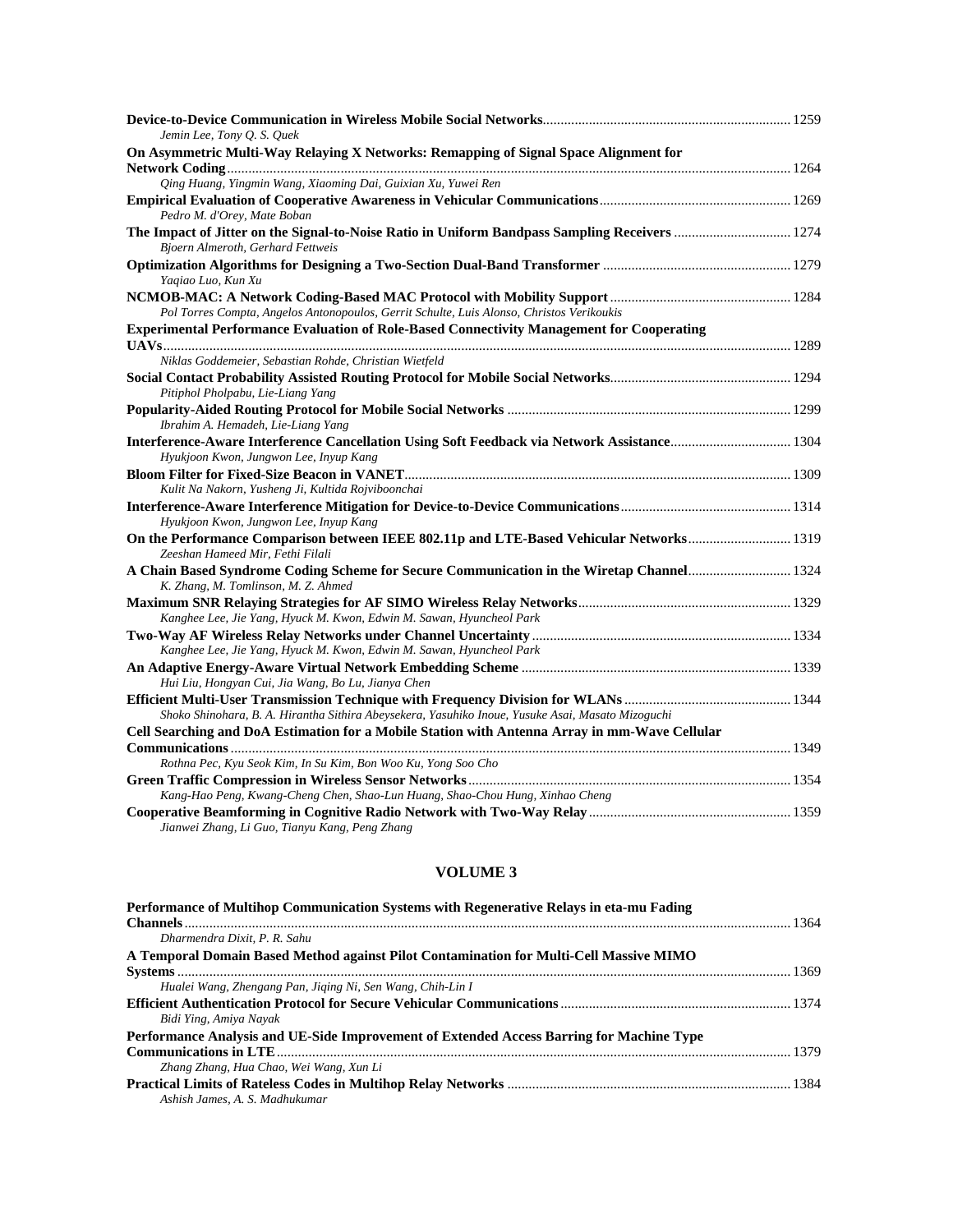| The Effect of Discontinuous Reception and RRC Release Timer Parameterization on Mobility  1389<br>Jani Puttonen, Fedor Chernogorov                                 |  |
|--------------------------------------------------------------------------------------------------------------------------------------------------------------------|--|
| Chi-Mao Chen, Pei-Yun Tsai, Chia-Wei Chen                                                                                                                          |  |
| Antenna Resources Assignment for Multi-Cell Multi-User Interfering Networks Based on                                                                               |  |
|                                                                                                                                                                    |  |
| Jin Jin, Xiangchuan Gao, Lihua Li, Ping Xie, Qiang Wang                                                                                                            |  |
| Mostafa Raeisi, S. Mohammad Razavizadeh, Inkyu Lee                                                                                                                 |  |
| Jaroslaw Magiera, Ryszard Katulski                                                                                                                                 |  |
|                                                                                                                                                                    |  |
| Agnieszka Czapiewska, Jaroslaw Sadowski                                                                                                                            |  |
| A Dynamic Clustering Algorithm Design for C-RAN Based on Multi-Objective Optimization Theory 1419<br>Xi Chen, Na Li, Jing Wang, Chengwen Xing, Liang Sun, Ming Lei |  |
| Radio Resource Management Based on QoE-Aware Model for Uplink Multi-Radio Access in                                                                                |  |
| Yujae Song, Youngnam Han, Yonghoon Choi                                                                                                                            |  |
|                                                                                                                                                                    |  |
| Yun Xue, Qiang Sun, Bin Jiang, Xiqi Gao                                                                                                                            |  |
| Space Time Coded Signal Space Diversity for Multi-Hop Cooperative Wireless Communication  1434                                                                     |  |
| Sarmad Sohaib, Saima Zaheer                                                                                                                                        |  |
| Yunlong Cai, Ming-Min Zhao, Benoit Champagne, Min-Jian Zhao                                                                                                        |  |
| Secrecy Outage of Dual-Hop Amplify-and-Forward System and Its Application to Relay Selection  1444                                                                 |  |
| Abhishek Jindal, Chinmoy Kundu, Ranjan Bose                                                                                                                        |  |
| Junhui Zhao, Hao Zhang, Rong Ran                                                                                                                                   |  |
|                                                                                                                                                                    |  |
| Sudeepta Mishra, Rahul Thakur, C. Siva Ram Murthy                                                                                                                  |  |
| Yulong Shi, Qimei Cui, Xuefei Zhang                                                                                                                                |  |
| Modeling of Power Consumption for Macro-, Micro-, and RRH-Based Base Station Architectures 1464<br>Byoung Hoon Jung, Hansung Leem, Dan Keun Sung                   |  |
| An Analytic Hierarchy Process Based Approach for Optimal Road Side Unit Placement in Vehicular                                                                     |  |
|                                                                                                                                                                    |  |
| Moumita Patra, Sudeepta Mishra, C. Siva Ram Murthy                                                                                                                 |  |
| Enhancing Channel Reciprocity for Effective Key Management in Wireless Ad-Hoc Networks 1474<br>Abhijit Ambekar, Hans D. Schotten                                   |  |
|                                                                                                                                                                    |  |
| Yinxiang Zhang, Pengxiang Hu, Xiaofeng Tao, Qimei Cui<br>Cross-Layer Cooperative Delay-Energy Tradeoff Scheme for Hybrid Services in Cellular Networks 1484        |  |
| Siqi Cao, Qimei Cui, Yulong Shi, Hui Wang, Xiaotian Ma                                                                                                             |  |
| Abstract Radio Resource Management Framework for System Level Simulations in LTE-A Systems  1489                                                                   |  |
| Panagiotis Fotiadis, Ingo Viering, Paolo Zanier, Klaus I. Pedersen                                                                                                 |  |
| Waveform Contenders for 5G - Suitability for Short Packet and Low Latency Transmissions 1494<br>Frank Schaich, Thorsten Wild, Yejian Chen                          |  |
| Analysis of a Call Admission Control Algorithm for Real-Time Traffic in OFDMA Based Cellular                                                                       |  |
| Subhendu Batabyal, Suvra Sekhar Das<br>Analysis of Information Reconciliation in Secret Key Agreement from the AWGN Channel 1504                                   |  |
| Kana Deguchi, Motohiko Isaka                                                                                                                                       |  |
| 3D UTD Modeling of a Measured Antenna Disturbed by a Dielectric Circular Cylinder in WBAN                                                                          |  |
|                                                                                                                                                                    |  |
| Eric Plouhinec, Bernard Uguen, Meriem Mhedhbi, Stéphane Avrillon                                                                                                   |  |
| Spectrum Sharing Game with Flexible Channelization for Non-Cooperative Wireless Networks 1514<br>Deming Pang, Gang Hu, Ming Xu                                     |  |
|                                                                                                                                                                    |  |
| Panagiotis Fotiadis, Michele Polignano, Ingo Viering, Paolo Zanier                                                                                                 |  |
| Tuyen X. Tran, Nghi H. Tran, Trung Q. Duong, Maged Elkashlan, Hamid Reza Bahrami                                                                                   |  |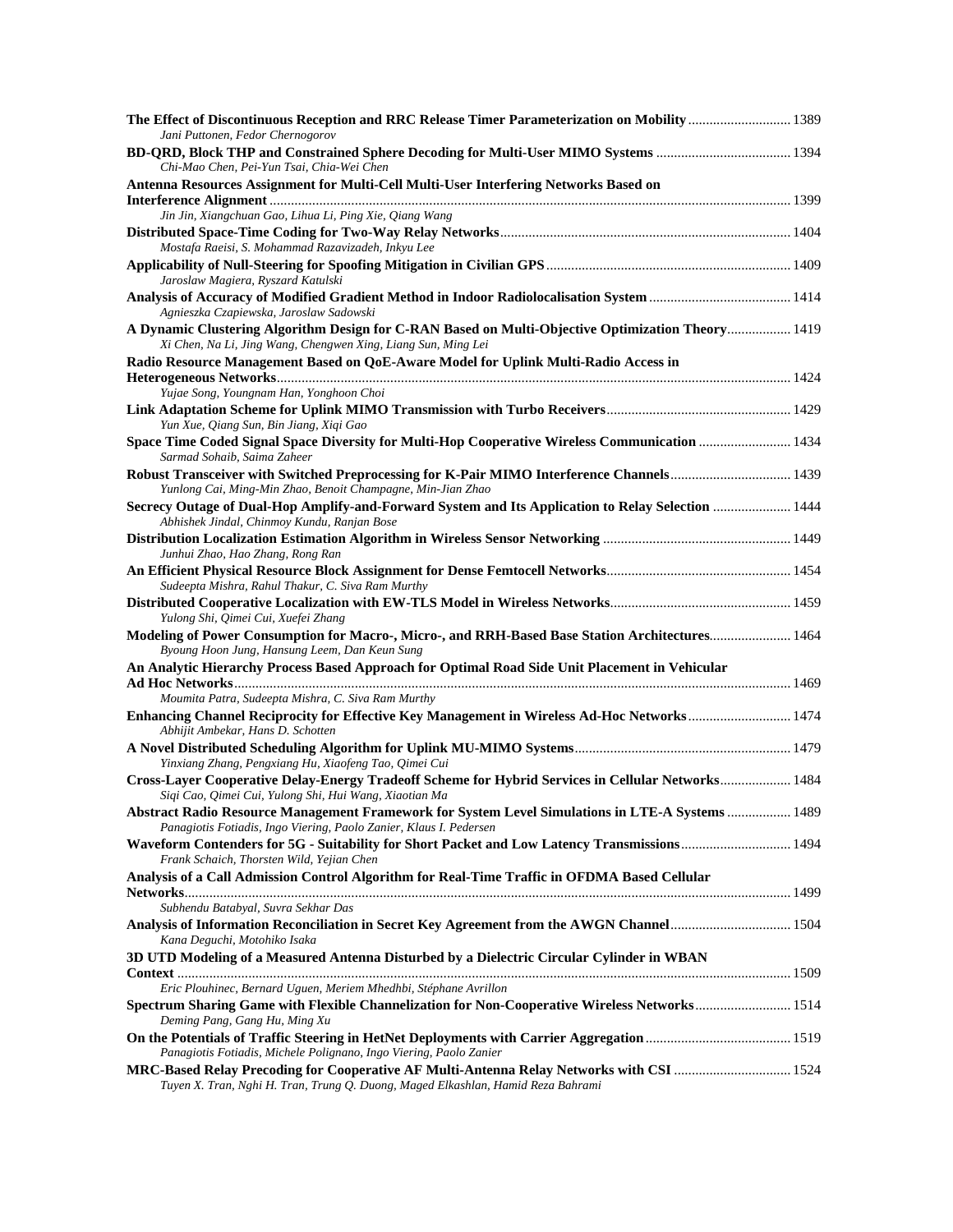| Yoojin Choi, Dongwoon Bai, Jungwon Lee, Inyup Kang                                                                                                  |  |
|-----------------------------------------------------------------------------------------------------------------------------------------------------|--|
| Optimized Channel Estimation for OFDMA Uplink with Frequency-Dependent I/Q Imbalance 1534<br>Pranav Sakulkar, Aamir Ishaque, Gerd Ascheid           |  |
| Performance Assessment of Multi User Multi Cell Interference Alignment with Limited Feedback  1539<br>Danish Aziz, Radoslav Atanasov, Andreas Weber |  |
| Sharing the Pi: Testbed Description and Performance Evaluation of Network Coding on the                                                             |  |
|                                                                                                                                                     |  |
| Achuthan Paramanathan, Peyman Pahlevani, Simon Thorsteinsson, Martin Hundebøll, Daniel E. Lucani, Frank H.<br>P. Fitzek                             |  |
| Downlink Resource Allocation for a Network Using Femto-Base Stations as Relays to Macro-Users 1549<br>Ayush Rastogi, Jinhyun Park, Jae Hong Lee     |  |
|                                                                                                                                                     |  |
| Slaheddine Jarboui, Emna Ben Slimane, Ammar Bouallègue                                                                                              |  |
|                                                                                                                                                     |  |
| Vitaly Abdrashitov, Wooseok Nam, Dongwoon Bai                                                                                                       |  |
| Takahiko Saba                                                                                                                                       |  |
| Dynamic Nomadic Node Selection for Performance Enhancement in Composite Fading/Shadowing                                                            |  |
|                                                                                                                                                     |  |
| Ömer Bulakci, Zhe Ren, Chan Zhou, Josef Eichinger, Peter Fertl, Slawomir Stanczak                                                                   |  |
| Xinjie Wang, Hao Zhang, Trung Q. Duong, Maged Elkashlan, Vo Nguyen Quoc Bao                                                                         |  |
|                                                                                                                                                     |  |
| Danish Aziz, Mustansir Mazhar, Andreas Weber                                                                                                        |  |
|                                                                                                                                                     |  |
| Jie Yang, Kanghee Lee, Shuang Feng, Hyuck M. Kwon                                                                                                   |  |
| Ning Sun, Jingxian Wu                                                                                                                               |  |
|                                                                                                                                                     |  |
| Jenq-Shiou Leu, Cheng-Tsung Chen, Tung-Hung Chiang                                                                                                  |  |
| <b>Compressed Sensing Reconstruction Algorithms with Prior Information: Logit Weight Simultaneous</b>                                               |  |
| Zhilin Li, Wenbo Xu, Yun Tian, Yue Wang, Jiaru Lin                                                                                                  |  |
| Maximum Residual Energy Routing in Wastage-Aware Energy Harvesting Wireless Sensor Networks 1603                                                    |  |
| Gina Martinez, Shufang Li, Chi Zhou                                                                                                                 |  |
| Byungju Lee, Byonghyo Shim                                                                                                                          |  |
| Utility-Based Resource Allocation with Spatial Multiplexing for Real Time Services in Multi-User                                                    |  |
| Emanuel B. Rodrigues, Fco. Hugo C. Neto, Tarcisio F. Maciel, Fco. Rafael M. Lima, Fco. Rodrigo P. Cavalcanti                                        |  |
|                                                                                                                                                     |  |
| Linglong Dai, Zhaocheng Wang                                                                                                                        |  |
|                                                                                                                                                     |  |
| Anup Talukdar, Mark Cudak, Amitava Ghosh                                                                                                            |  |
| Quang-My Tran, Arek Dadej                                                                                                                           |  |
| Yoshihisa Onoue, Morihiko Tamai, Keiichi Yasumoto                                                                                                   |  |
|                                                                                                                                                     |  |
| Dingyu Zhang, Gaofeng Cui, Chaowei Wang, Weidong Wang, Nan Li, Chen Huang                                                                           |  |
|                                                                                                                                                     |  |
| Chang Kyung Sung, Malcolm Egan, Zhuo Chen, Iain B. Collings                                                                                         |  |
|                                                                                                                                                     |  |
| Borching Su, Min-Yu Wang                                                                                                                            |  |
| Chang Kyung Sung, Jian A. Zhang, Zhuo Chen, Iain B. Collings                                                                                        |  |
| On the Achievable Rate of MIMO Cognitive Radio Network with Multiple Secondary Users  1658                                                          |  |
| Wenbo Xu, Xiaonan Zhang, Jing Zhai, Jiaru Lin                                                                                                       |  |
| Energy Efficiency Optimization by Resource Allocation in Wireless Body Area Networks  1663<br>Xiaoli Zhou, Tingting Zhang, Liyuan Song, Qinyu Zhang |  |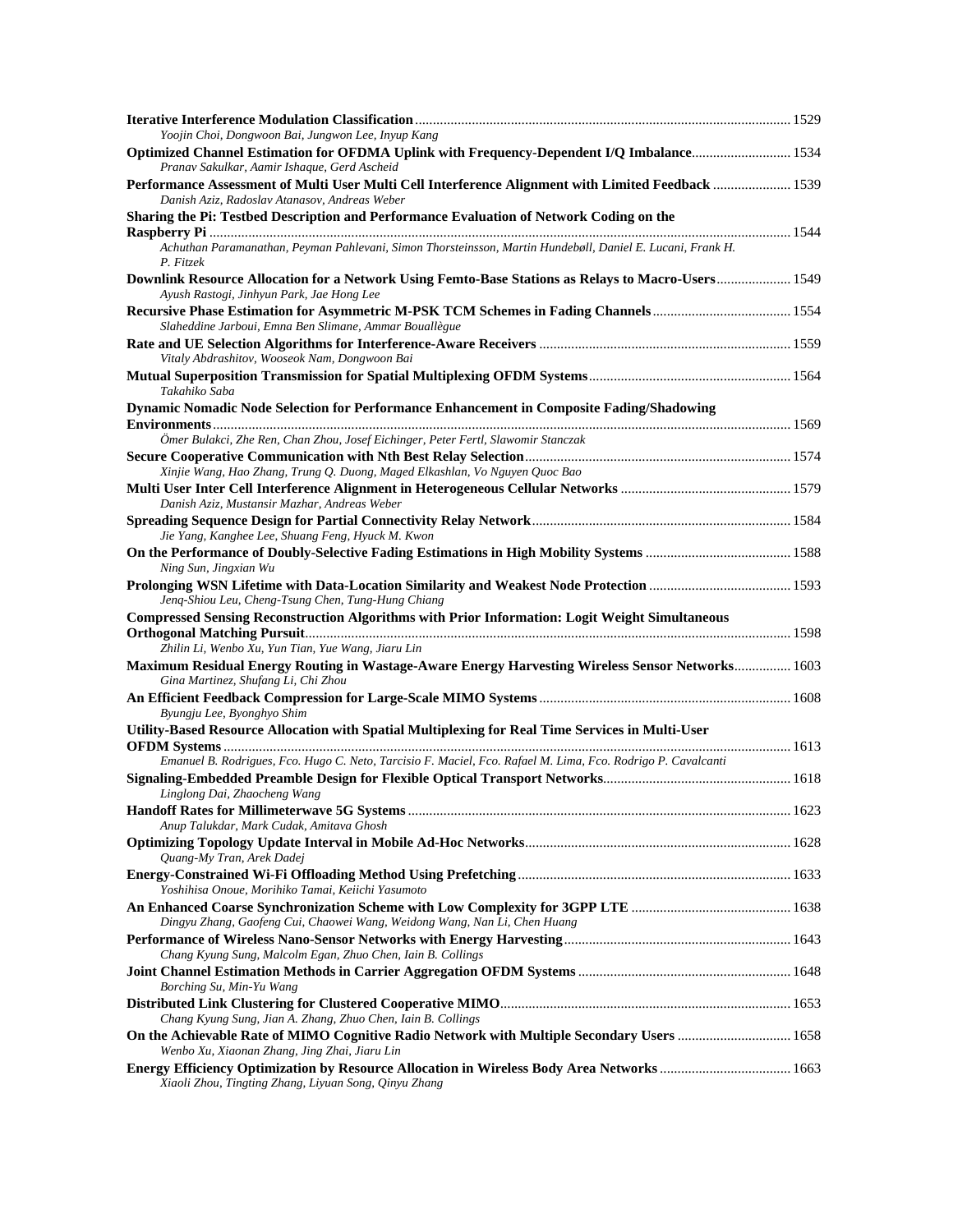| Panu Avakul, Hiroki Nishiyama, Nei Kato, Toshikazu Sakano, Atsushi Takahara                                                                                           |  |
|-----------------------------------------------------------------------------------------------------------------------------------------------------------------------|--|
| Applying FFR to Inter-Cell Interference Cancellation with Quasi-Decentralized Base Station                                                                            |  |
| Kazuki Maruta, Atsushi Ohta, Masataka Iizuka, Takatoshi Sugiyama                                                                                                      |  |
| An Intelligent Energy Management Strategy of Hybrid Vehicles Based on Traffic Preview                                                                                 |  |
| Chunhua Zheng, Guoqing Xu, Suk Won Cha                                                                                                                                |  |
| Performance Analysis of Contention Based Services with Bulk Transmission in IEEE 802.16 OFDMA                                                                         |  |
| Jianqing Liu, Sammy Chan, Xueyuan Su, Hai L. Vu                                                                                                                       |  |
| Identification of Non-Ideal Receiver Condition for Orbital Angular Momentum Transmission  1687<br>Dongwoo Shin, Eunhye Park, Jinkyu Kang, Jungho Myung, Joonhyuk Kang |  |
|                                                                                                                                                                       |  |
| Teruya Fujii, Yoshichika Ohta, Hideki Omote, Yosuke Sugita                                                                                                            |  |
|                                                                                                                                                                       |  |
| Rajeev Agrawal, Anand Bedekar, Suresh Kalyanasundaram, Naveen Arulselvan, Troels Kolding, Hans Kroener<br>Oskari Tervo, Petri Komulainen, Markku Juntti               |  |
| An Efficient Phase Based Imperfect Interference Alignment Scheme for 3-User Asymmetric Constant                                                                       |  |
|                                                                                                                                                                       |  |
| Long Suo, Jiandong Li, Hongyan Li, Miao Pan                                                                                                                           |  |
| Anders R. Jensen, Klaus I. Pedersen, Mads Lauridsen, Preben E. Mogensen, Janus Faaborg                                                                                |  |
| Robust Resource Allocation for Bidirectional Decode-and-Forward OFDM Relaying Systems with                                                                            |  |
|                                                                                                                                                                       |  |
| Xiaolin Ma, Fangmin Li, Jacek Ilow, Zhizhang Chen                                                                                                                     |  |
| An Effective Algorithm for Interest Aware Opportunistic Advertising by Mining Social and                                                                              |  |
|                                                                                                                                                                       |  |
| Chia-Yu Lin, Zhi-Feng Jiang, Li-Chun Wang, Bao-Shuh Paul Lin                                                                                                          |  |
| Semiha Tedik, Günes Karabulut Kurt                                                                                                                                    |  |
| Joint Multi-Cell Resource Allocation Using Pure Binary-Integer Programming for LTE Uplink 1731                                                                        |  |
| Tong Zhang, Xiaofeng Tao, Qimei Cui                                                                                                                                   |  |
| Kenji Hoshino, Sho Nabatame, Atsushi Nagate, Teruya Fujii                                                                                                             |  |
|                                                                                                                                                                       |  |
| Stanislaus Iwelski, Zijian Bai, Erfan Majeed, Guido H. Bruck, Peter Jung, Biljana Badic, Tobias Scholand,<br>Rajarajan Balraj, Chun-Hsuan Kuo                         |  |
| A New DSTM Scheme Based on the Weyl Group for MIMO Systems with 2, 4 and 8 Transmit                                                                                   |  |
| Hui Ji, Gheorghe Zaharia, Jean-François Hélard                                                                                                                        |  |
| A Transmit Power Control Based Interference Mitigation Scheme for Small Cell Networks Using                                                                           |  |
| Hiroki Takahashi, Kazunari Yokomakura, Kimihiko Imamura                                                                                                               |  |
| Yun Tian, Wenbo Xu, Yue Wang, Hongwen Yang                                                                                                                            |  |
| Improvement of Explicit Channel Feedback for MIMO-OFDM WLAN and Its Implementation 1761<br>Min-Ching Chen, Pei-Yun Tsai                                               |  |
| David Gómez, Ramón Agüero, Marta García-Arranz, David Ros                                                                                                             |  |
| Investigation on Feedback Channel State Information for Interference Rejection Combining Receiver                                                                     |  |
| Yousuke Sano, Yusuke Ohwatari, Yuta Sagae, Akihito Morimoto, Yukihiko Okumura                                                                                         |  |
| A Selective Erasure Channel Model for Packet Collision Channels within Wireless Sensor Networks 1777<br>Tallal Elshabrawy                                             |  |
| Daniel C. Chen, Tony Q. S. Quek, Marios Kountouris                                                                                                                    |  |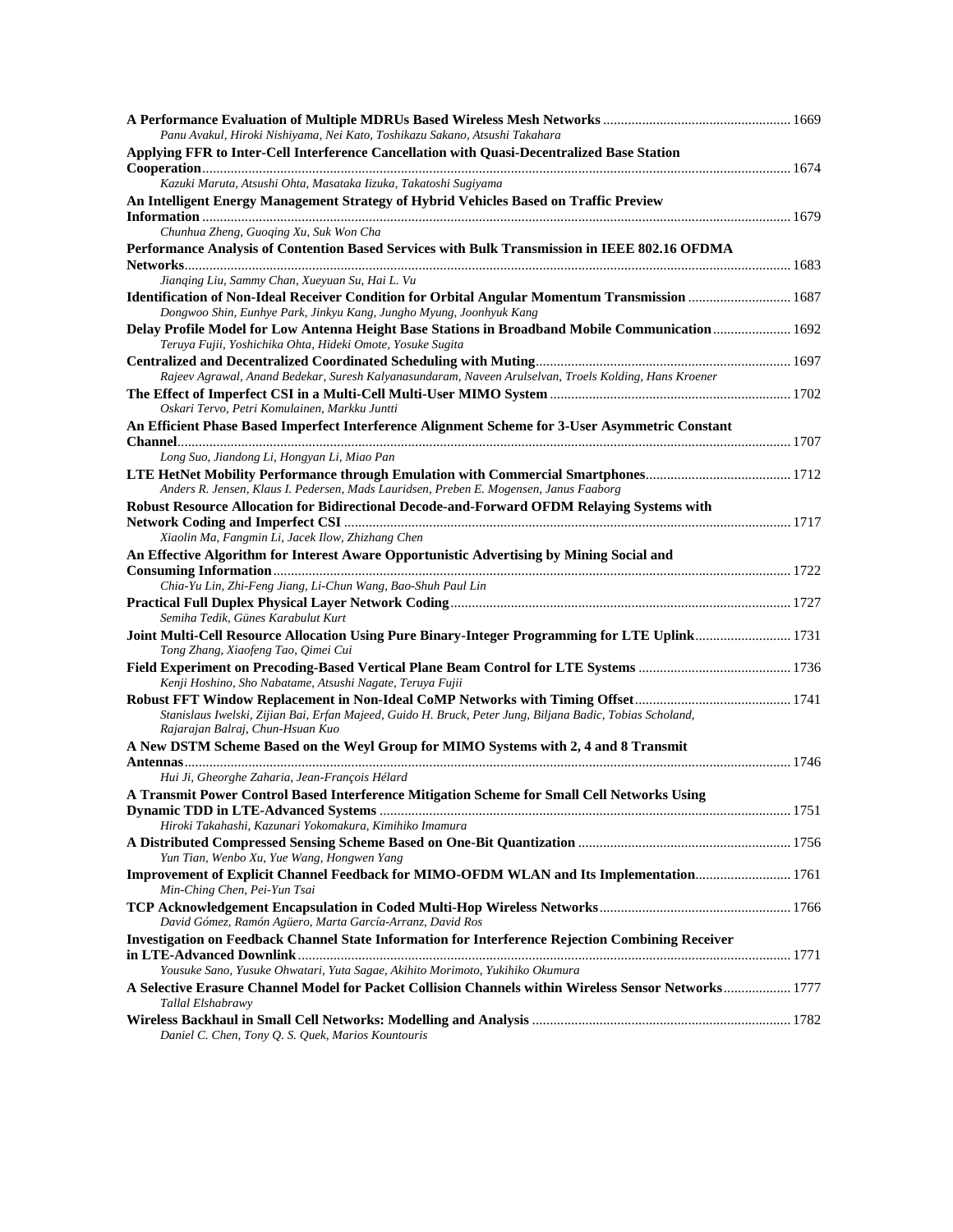| <b>Experimental Characterization of Wearable Antennas and Circuits for RF Energy Harvesting in</b><br>WBANs                                                                                                                                   |  |
|-----------------------------------------------------------------------------------------------------------------------------------------------------------------------------------------------------------------------------------------------|--|
| Henrique M. Saraiva, Luís M. Borges, Pedro Pinho, Ricardo Gonçalves, Raúl Chavéz-Santiago, Norberto<br>Barroca, Jorge Tavares, Paulo T. Gouveia, Nuno Borges Carvalho, Ilangko Balasingham, Fernando J. Velez,<br>Caroline Loss, Rita Salvado |  |
| H. Bawab, P. Mary, J.-F. Hélard, Y. Nasser, O. Bazzi                                                                                                                                                                                          |  |
| Samuel Van de Velde, Giuseppe Abreu, Heidi Steendam                                                                                                                                                                                           |  |
| Local Overload Compensation through LTE System Level Interference Control in Realistic Scenarios 1804<br>Sebastian Rohde, Christoph Ide, Tim Kolanczyk, Christian Wietfeld                                                                    |  |
| Shaoyi Xu, Kyung Sup Kwak                                                                                                                                                                                                                     |  |
|                                                                                                                                                                                                                                               |  |
| You Zhou, Dongfeng Yuan, Xiaotian Zhou, Haixia Zhang                                                                                                                                                                                          |  |
| M. C. Lucas-Estañ, J. Gozalvez, B. Coll-Perales<br>A Use of Cellular Network Records to Sense the Impact of Urban Transit Systems Comfort on Users                                                                                            |  |
| Chloé Milion, Sylvain Allio, Vincent Aguilera                                                                                                                                                                                                 |  |
|                                                                                                                                                                                                                                               |  |
| Shaoyi Xu, Kyung Sup Kwak                                                                                                                                                                                                                     |  |
| Resource Allocation for Decode-and-Forward Relay Assisted Networks with Service Differentiation  1834<br>Md Shamsul Alam, Amila Tharaperiya Gamage, Jon W. Mark, Xuemin Shen, Sangheon Pack                                                   |  |
| Hazard Detection System by Using the Kinect Sensor for Game in a Handle Type Electric Wheelchair 1839<br>Jeyeon Kim, Yuta Sakamoto, Takaaki Hasegawa                                                                                          |  |
| Pål Frenger, Mårten Ericson                                                                                                                                                                                                                   |  |
| Tianhang Fu, Shaoyi Xu, Kyung Sup Kwak                                                                                                                                                                                                        |  |
| Chengcheng Yang, Xiaodong Xu, Jiang Han, Xiaofeng Tao                                                                                                                                                                                         |  |
| Discovering Mobile Applications in Device-to-Device Communications: Hash Function-Based                                                                                                                                                       |  |
| Kae Won Choi, Hyun Lee, Sung Cheol Chang                                                                                                                                                                                                      |  |
| An Inter-Layer Protection Scheme with Block-Based Interleaving for MPEG-DASH over WiFi                                                                                                                                                        |  |
|                                                                                                                                                                                                                                               |  |
| Shih-Ying Chang, Hsin-Ta Chiao                                                                                                                                                                                                                |  |
| F. Lenkeit, C. Bockelmann, D. Wübben, A. Dekorsy                                                                                                                                                                                              |  |
|                                                                                                                                                                                                                                               |  |
| Zhitao Wan, Ping Wang                                                                                                                                                                                                                         |  |
| Max K-CUT Based Clustering for Interference Mitigation and Traffic Adaptation in TDD Systems 1880<br>Mingliang Tao, Qimei Cui, Yateng Hong, Chong Yin, Hui Liang                                                                              |  |
|                                                                                                                                                                                                                                               |  |
| Jiang Han, Qimei Cui, Chengcheng Yang<br>Cell Load Coupling Framework for Load Balancing and ICI Coordination in OFDMA Cellular                                                                                                               |  |
|                                                                                                                                                                                                                                               |  |
| Prabhu Chandhar, Suvra Sekhar Das                                                                                                                                                                                                             |  |
| Thu Phuong Nguyen, Minh Tuan Le, Vu-Duc Ngo, Xuan Nam Tran, Hae-Wook Choi                                                                                                                                                                     |  |
| Bandwidth Potential, Electromagnetic and Duplex Isolation of Tunable Capacitive Coupling Element                                                                                                                                              |  |
| Mauro Pelosi, Francescantonio Della Rosa                                                                                                                                                                                                      |  |
|                                                                                                                                                                                                                                               |  |
| Rouzbeh Razavi                                                                                                                                                                                                                                |  |
| Rouzbeh Razavi                                                                                                                                                                                                                                |  |
| Digital Fountain Codes with Reduced Latency, Complexity and Buffer Requirements for Wireless                                                                                                                                                  |  |
| Rouzbeh Razavi, Holger Claussen                                                                                                                                                                                                               |  |
|                                                                                                                                                                                                                                               |  |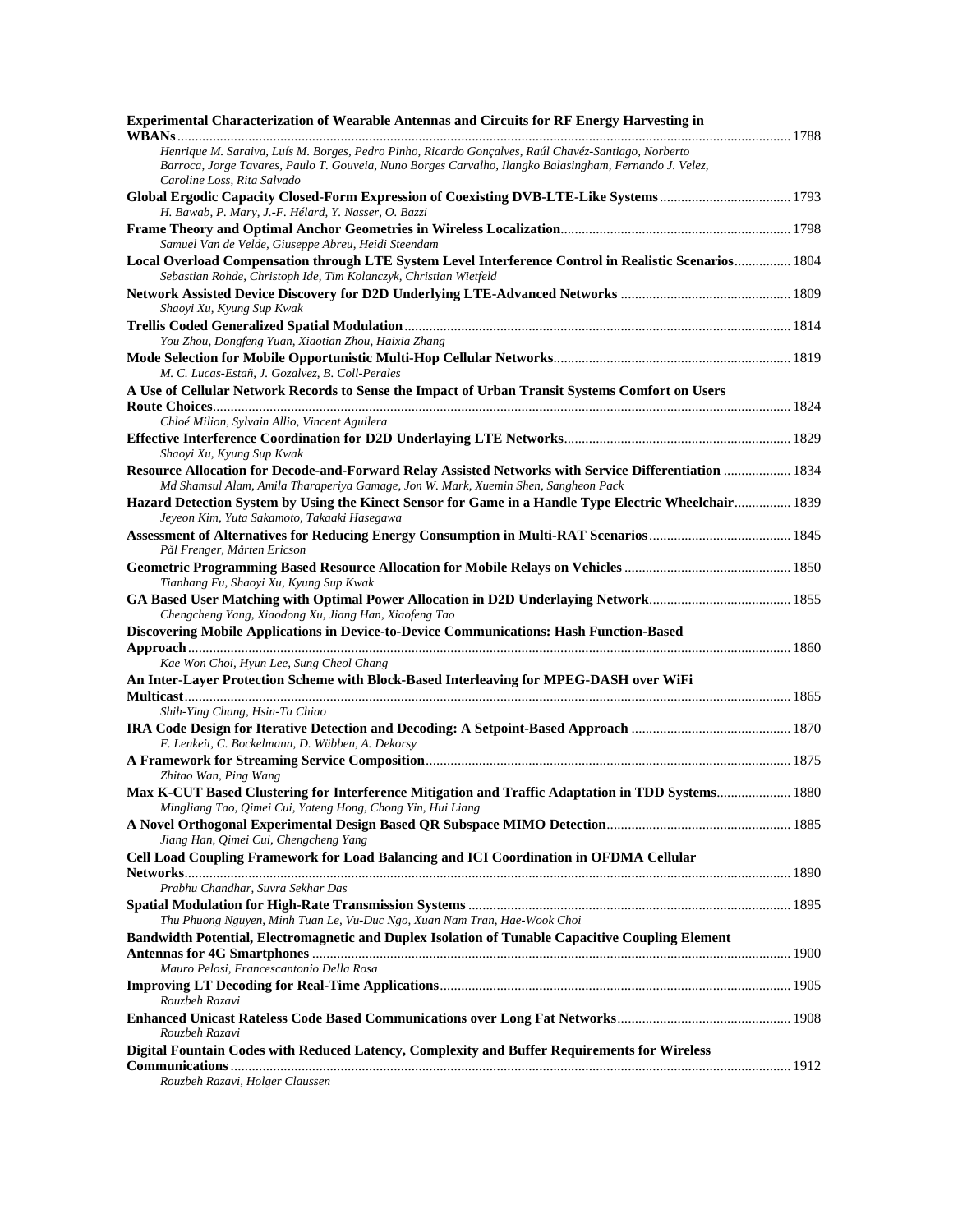| Distributed Localization for Wireless Sensor Networks Using Binary Particle Swarm Optimization                                                                                           |  |
|------------------------------------------------------------------------------------------------------------------------------------------------------------------------------------------|--|
| Ifa Fatihah Mohamed Zain, Soo Young Shin                                                                                                                                                 |  |
| Interference Modelling Using Hierarchical Spatial Clustering of Terrain and User Density Maps 1922<br>Konstantinos Koufos, Riku Jäntti                                                   |  |
| Adaptive Downlink Power Control for Co-Channel Femtocells in OFDMA Cellular Networks 1927<br>Prabhu Chandhar, Suvra Sekhar Das                                                           |  |
| WiFiHonk: Smartphone-Based Beacon Stuffed WiFi Car2X-Communication System for Vulnerable                                                                                                 |  |
| Kaustubh Dhondge, Sejun Song, Baek-Young Choi, Hyungbae Park                                                                                                                             |  |
| Ahmed S. Alwakeel, Mohamed F. Abdelkader, Karim G. Seddik, Atef Ghuniem                                                                                                                  |  |
| A Performance Study of Spatial Modulation Systems under Vehicle-to-Vehicle Channel Models  1943<br>Yu Fu, Cheng-Xiang Wang, Raed Mesleh, Xiang Cheng, Harald Haas, Yejun He              |  |
| <b>Comparative Study of SC-FDMA and OFDMA Using Turbo SIC Considering Soft-Symbol Estimate</b>                                                                                           |  |
| Chihiro Mori, Teruo Kawamura, Hidekazu Taoka, Mamoru Sawahashi                                                                                                                           |  |
| <b>Investigation of Degradation Factors for Adaptive Modulation and Coding in OFDM-MIMO</b>                                                                                              |  |
| Bing Han, Teruo Kawamura, Yuichi Kakishima, Mamoru Sawahashi                                                                                                                             |  |
| Naoki Noguchi, Satoshi Nagata, Mamoru Sawahashi                                                                                                                                          |  |
| Simple Diversity Combining Techniques for Cyclostationarity Detection Based Spectrum Sensing in                                                                                          |  |
| Shusuke Narieda                                                                                                                                                                          |  |
| Seokheon Cho, Rene Cruz, Ramesh Rao, Anush Badii                                                                                                                                         |  |
| A Resource Allocation Scheme for Heterogeneous Networks Using Dynamic Programming Approach 1973<br>Ahmed R. Elsherif, Zhi Ding, Xin Liu                                                  |  |
| Multi-User Proportional Fair Scheduling for Uplink Non-Orthogonal Multiple Access (NOMA)  1979<br>Xiaohang Chen, Anass Benjebbour, Anxin Li, Atsushi Harada                              |  |
| Performance Evaluation of Non-Orthogonal Multiple Access Combined with Opportunistic                                                                                                     |  |
|                                                                                                                                                                                          |  |
| Anxin Li, Anass Benjebbour, Atsushi Harada                                                                                                                                               |  |
| S. A. Arshad, M. A. Murtaza, M. Tahir                                                                                                                                                    |  |
| Mohammad Naserian, Kemal Tepe                                                                                                                                                            |  |
| Adaptive Yielding Scheme for Link Scheduling in OFDM-Based Synchronous D2D Communication                                                                                                 |  |
| Chung G. Kang, Jin W. Kim, Hye J. Kang, Minjoong Rim                                                                                                                                     |  |
| Opportunistic Mode Selection and RB Assignment for D2D Underlay Operation in LTE Networks 2004<br>Furgan H. Khan, Young-June Choi, Saewoong Bahk                                         |  |
| Non-Orthogonal Access with SIC Using Inter-Cell Interference Coordination Based on Coordinated                                                                                           |  |
| Hiromi Katayama, Kenichi Higuchi<br>Joint Transmitter/Receiver Channel Equalization for Frequency-Domain Punctured Turbo Codes 2014                                                      |  |
| Kengo Nakamura, Kazuki Takeda, Kenichi Higuchi                                                                                                                                           |  |
| System-Level Throughput of Non-Orthogonal Access with SIC in Cellular Downlink When Channel                                                                                              |  |
| Kenta Yamamoto, Yuya Saito, Kenichi Higuchi                                                                                                                                              |  |
|                                                                                                                                                                                          |  |
| Zheng Song, Jian Ma, Mingming Dong, Wendong Wang, Xiangyang Gong, Xirong Que<br>Three-Step Iterative Scheduler for QoS Provisioning to Users Running Multiple Services in Parallel  2029 |  |
| Ankit Bhamri, Navid Nikaein, Florian Kaltenberger, Jyri Hämäläinen, Raymond Knopp                                                                                                        |  |
| Performance Analysis of Space-Time Block Coded Joint Tx/Rx Diversity Using Optimal Transmit                                                                                              |  |
| Hiroyuki Miyazaki, Fumiyuki Adachi                                                                                                                                                       |  |
| Konstantinos Manolakis, M. A. Gutierrez-Estevez, Volker Jungnickel                                                                                                                       |  |
| Lei Chen, Shengnan Yan, Hongyu Wang, Tian Sun                                                                                                                                            |  |